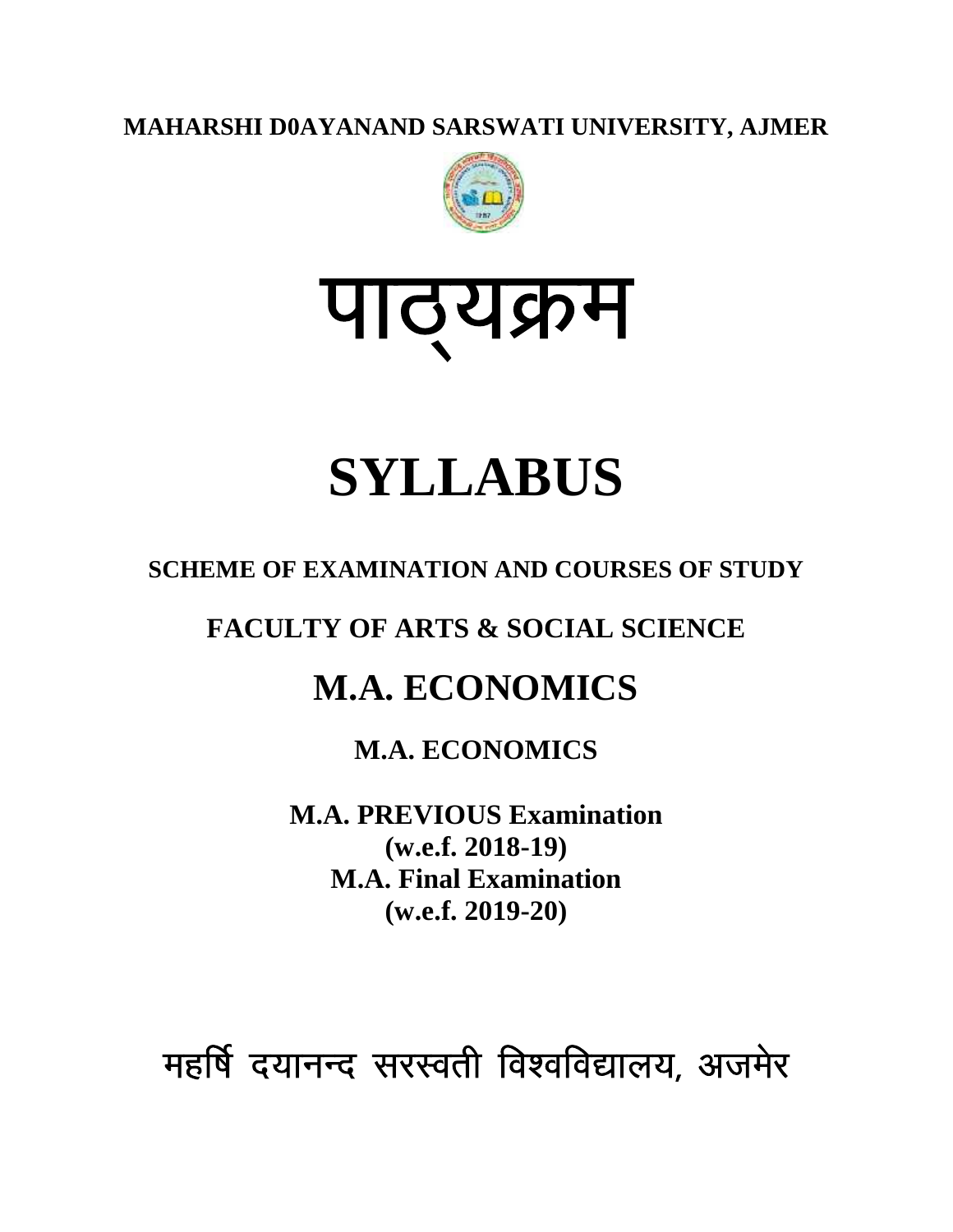## **M.A. (Economics) M.A. EXAMINATION (Annual Examination Scheme)**

- 1. There shall be 9 papers (4 papers in previous examination and 5 papers in final examinations). Each theory paper shall be of three hours duration having 100 marks each. Dissertation/thesis/survey work/field work in lieu of a theory paper shall be of 100 marks (50 marks for Dissertation/thesis/survey work/ field work prescribed, if any and 50 marks for Viva-voce).
- 2. The maximum marks for each paper/practical has been shown in the syllabus for different papers. It will be necessary for a candidate to pass in the theory part as well as in the practical part (wherever prescribed) of a subject/paper separately.

3. A candidate for a pass of each of the Previous and the Final examinations shall be required to obtain (i) at least 36 % marks in the aggregate of all the papers prescribed for the examination, and (ii) at least 36% marks in practical(s) wherever prescribed at the examination, provided that if a candidate fails to secure at least 25% marks in each individual paper at the examination and also in the viva-voce-dissertation/thesis/survey report/ field work, wherever prescribed, he shall be deemed to have failed at the examination, notwithstanding his having obtained the minimum percentage of marks required in the aggregate for that examination. No division will be awarded at the previous examination. Division shall be awarded at the end of the Final examination on the combined marks obtained at the previous and the final examinations taken together, as noted below:

 $60\%$  of the aggregate marks taken together of the previous and the Final exam.

Passed with Second Division - 48% of the aggregate marks taken together of the previous and the Final exam.

All the rest will be declared to have passed the examination.

- 4. If a candidate clears any Paper(s)/ Practical(s)/Dissertation/Thesis/survey report/field work/ Viva-voce prescribed at the Previous and/ or Final Examination after a continuous period of three years, then for the purpose of working out his division the minimum pass marks only viz, 25% (36% in the case of practical) shall be taken into account in respect of such paper(s)/Practical/ Dissertation/ Viva-voce as are cleared after the expiry of the aforesaid period of three years; provided that in case where a candidate requires more than 25% marks in order to reach the minimum aggregate, as many marks out of those actually secured by him will be taken in to account as would enable him to make up the deficiency in the requisite minimum aggregate.
- 5. Only such candidates shall be permitted to offer Dissertation/Thesis/Field work/Survey Report (if provided in the syllabi concerned) in lieu of a paper who have secured at least 55% marks in the aggregate of all the papers prescribed for the previous examinations irrespective of the number of papers in which a candidate actually appeared at the examination.
- 6. The Dissertation/Thesis/Survey Report/ Field work shall be type-written and submitted in triplicate to the Principal of the college concerned or the Head of the Department concerned, as the case may be at least 7 days before the commencement of the theory examination. The principal/Head of the Department concerned must ensure that the dissertation/thesis/survey report/ so submitted reach to the office of the Registrar, within a week's time. Evaluation of the dissertation and field work shall be conducted centralized.

Details of papers, maximum and minimum marks and Syllabus etc. is given below:-

There shall be nine papers in all, of these seven papers will be compulsory and two will be optional. The candidate is required to offer four compulsory papers in M.A. Previous and three compulsory papers and two optional papers in M.A. Final Examination. The two optional papers will considered as paper VIII and IXth respectively. Each paper will contain three parts A, B and C of 100 marks and three hours duration. The distribution of marks in each part is given below:-

#### **Part A**

Marks - 20

All questions are compulsory. The answer of the each question should not exceed 20 words. All questions carry equal marks.

## **Part B**

Marks - 20

All questions are compulsory. The answer of each question should not exceed 50 words. All questions carry equal marks.

#### **Part C**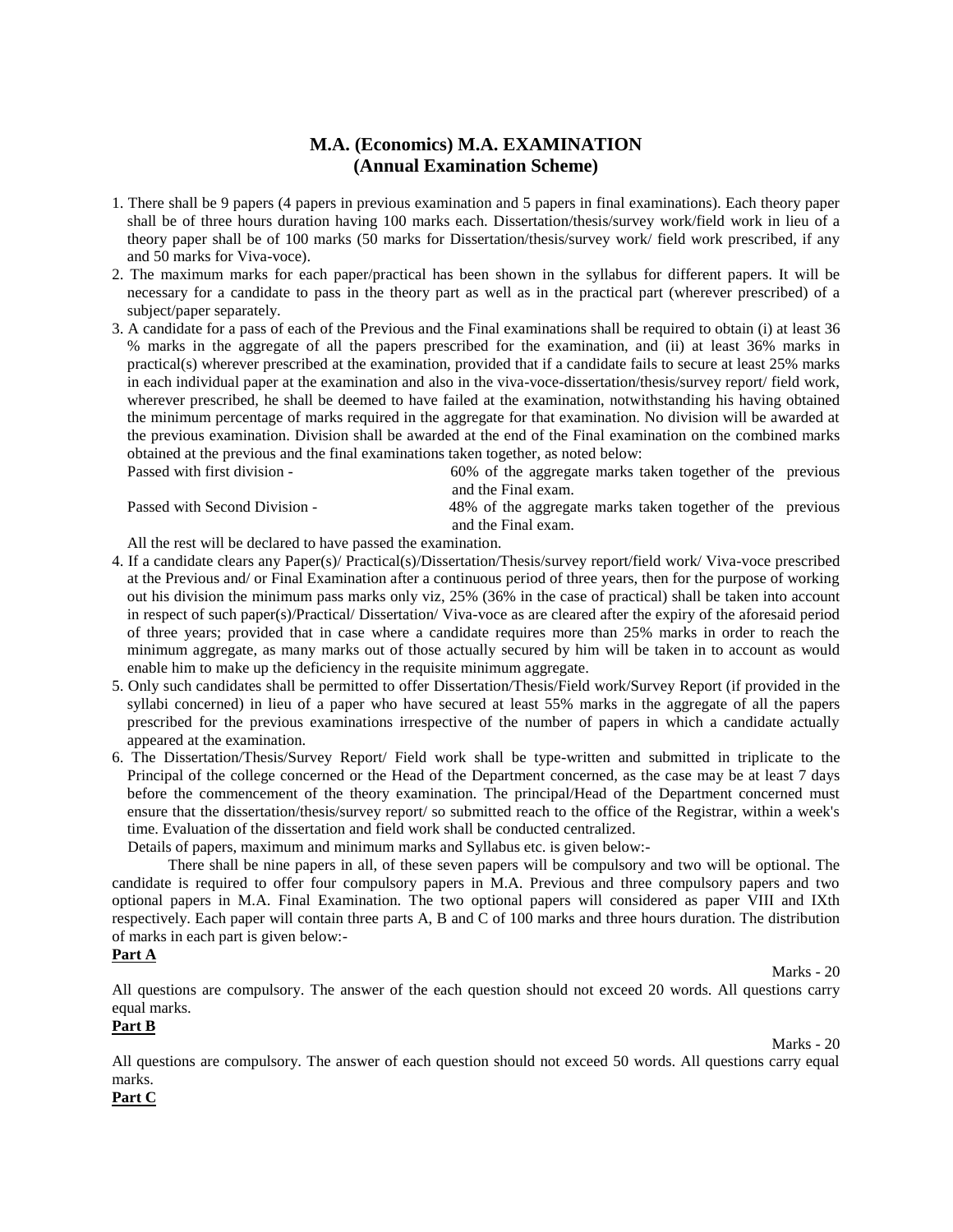The candidate should attempt 3 questions selecting one question from each unit. The answer should not exceed 400 words. All questions carry equal marks.

| <b>M.A. Previous</b>     |                                 |                   |                   |                 |  |  |  |
|--------------------------|---------------------------------|-------------------|-------------------|-----------------|--|--|--|
|                          |                                 | Max. Mark         | <b>Min. Marks</b> | <b>Duration</b> |  |  |  |
| <b>Compulsory Papers</b> |                                 |                   |                   |                 |  |  |  |
| Paper I                  | Micro Economic Theory           | 100               | 36                | 3 Hrs.          |  |  |  |
| Paper II                 | Macro Economic Theory           | 100               | 36                | $3$ Hrs.        |  |  |  |
| Paper III                | <b>Statistical Methods and</b>  |                   |                   |                 |  |  |  |
|                          | <b>Quantitative Techniques</b>  | 100               | 36                | 3 Hrs.          |  |  |  |
| Paper IV                 | <b>Public Economics</b>         | 100               | 36                | 3 Hrs.          |  |  |  |
|                          |                                 | <b>M.A. Final</b> |                   |                 |  |  |  |
| <b>Compulsory Papers</b> |                                 |                   |                   |                 |  |  |  |
| Paper V                  | Economics of Growth and         |                   |                   |                 |  |  |  |
|                          | Development                     | 100               | 36                | $3$ Hrs.        |  |  |  |
| Paper VI                 | International Trade and Finance | 100               | 36                | $3$ Hrs.        |  |  |  |
| Paper VII                | Comprehensive Economics         | 100               | 36                | $3$ Hrs.        |  |  |  |
| Paper VIII               | Optional                        |                   |                   |                 |  |  |  |
| Paper IX                 | Optional                        |                   |                   |                 |  |  |  |

#### *Optional Papers*

In addition to above compulsory papers each student shall be required to opt two optional papers out of the following :

| 1.               | Industrial Economics                      | 100 | 36 | $3$ Hrs. |
|------------------|-------------------------------------------|-----|----|----------|
| 2.               | Labour Economics                          | 100 | 36 | $3$ Hrs. |
| 3.               | <b>Mathematical Economics</b>             | 100 | 36 | 3 Hrs.   |
| $\overline{4}$ . | Econometrics                              | 100 | 36 | 3 Hrs.   |
| 5.               | <b>Agricultural Economics</b>             | 100 | 36 | 3 Hrs.   |
| 6.               | <b>Financial Institutions and Markets</b> | 100 | 36 | $3$ Hrs. |
| 7.               | History of Economic Thought & Indian      |     |    |          |
|                  | <b>Economic Thinkers</b>                  | 100 | 36 | $3$ Hrs. |
| 8.               | Dissertation                              | 100 | 36 |          |

## **M.A. Previous Compulsory Paper Paper-I : MICRO ECONOMIC THEORY**

**3 Hrs. Duration Max. Marks 100**

Total Marks - 20

Total Marks - 20

**Note:** Each theory paper comprises of three units. The question paper is divided into three parts, part-A, part-B and part-C :-

#### **Part A**

All questions are compulsory. There shall be 10 questions of two marks each at least three questions from each unit. Answer to be given in 20 words.

#### **Part B**

All questions are compulsory. There shall be 5 questions of four marks each at least one questions from each unit. Answer to be given in 50 words.

#### **Part C**

Total Marks - 60 All questions are compulsory. There will be 3 questions of 20 marks each with internal choice. Answer to be given in 400 words.

Marks - 60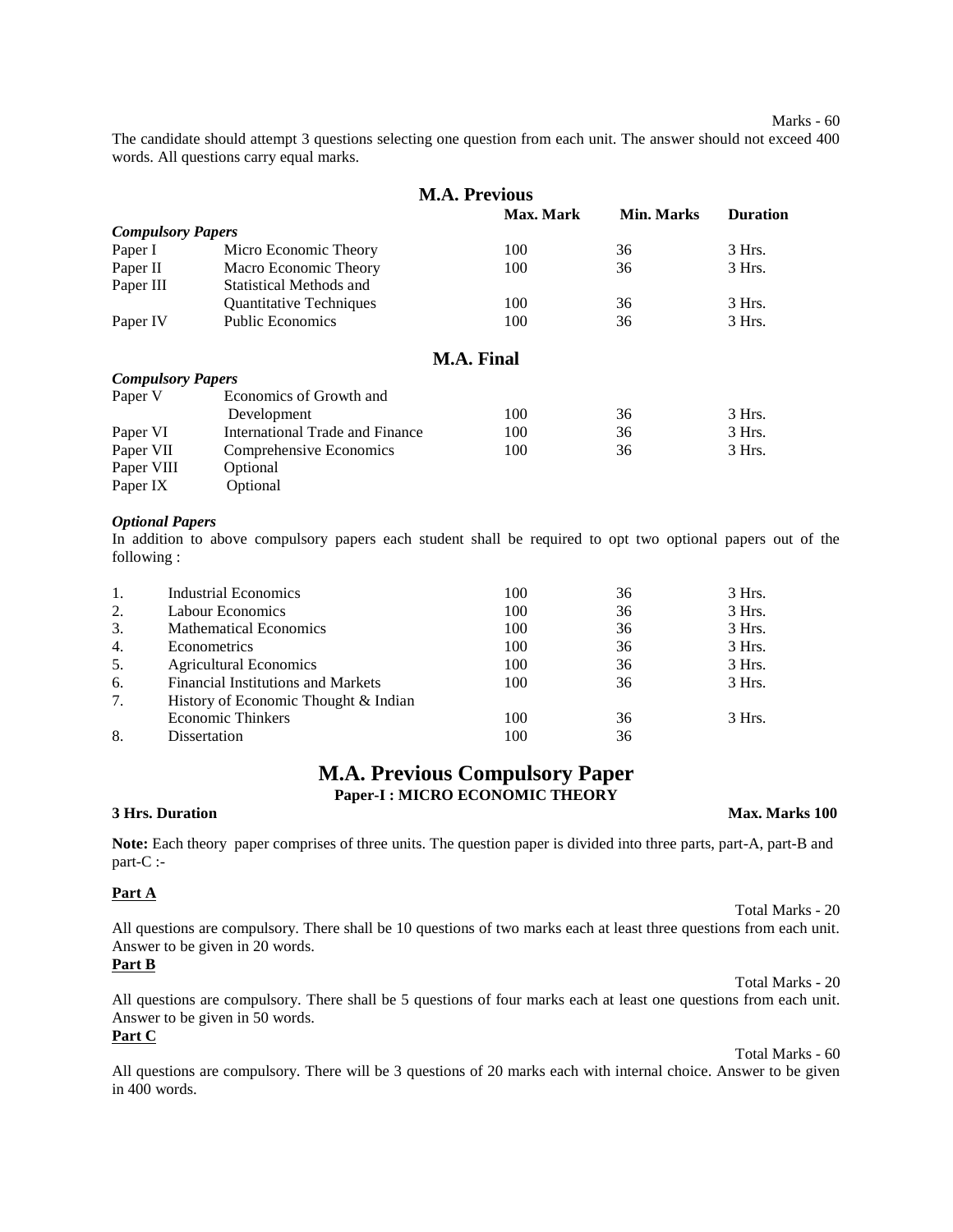#### *Introduction and Basic Concepts*

Basic Economic Problem - Choice and Scarcity; Deductive and Inductive Methods of Analysis; Positive and Normative Economics; Economic Models; Characteristics of Equilibrium and Disequilibrium Systems.

#### *Demand Analysis*

Elasticities (price, cross, income) of demand - theoretical aspects and empirical estimation; elasticity of supply; Theories of demand - utility; indifference curve (income and substitution effects, Slutsky theorem, compensated demand curve) and their applications; Revealed preference theory; Revision of demand theory by Hicks. Recent developments in demand analysis (pragmatic approach and linear expenditure systems); Consumer's surplus.

#### *Theory of Production and Costs*

Production function - short period and long period; law of variable proportions and returns to scale; Isoquants - Least cost combination of inputs; Returns to factors; Economies of scale; Multi-product firm; Elasticity of substitution; Euler's theorem; Technical progress and production function; Cobb-Douglas and CES.

Cost of Production - Economic cost and accounting cost. Opportunity cost. short run and long run cost curves.

#### *Unit II*

#### *Price and Output Determination*

Marginal analysis as an approach to price and output determination; perfect competition - short run and long run equilibrium of the firm and industry, price and output determination, supply curve; Monopoly - short run and long run equilibrium, price discrimination, welfare aspects, monopoly control and regulation; Monopolistic competition general and Chamberlin approaches to equilibrium, equilibrium of the firm and the group with product differentiation and selling costs, excess capacity under monopolistic and imperfect competition, criticism of monopolistic competition; Oligopoly - Non-collusive (Cournot, Bertrand, Edgworth, Chamberlin, kinked demand curve and Stackelberg's solution) and collusive (Cartels and mergers, price leadership and basing point price system) models; Price and output determination under monopsony and bilateral monopoly.

#### *Unit III*

#### *Distribution*

Neo-classical approach - Marginal productivity theory; Product exhaustion theorem; Elasticity of technical substitution, technical progress and factor shares; Theory of distribution in imperfect product and factor markets; Determination of rent, wages, interest and profit.

#### *Welfare Economics*

Pigovian welfare economics; Pareto optimal conditions; Social welfare function; Compensation principle; Inability to obtain optimum welfare -Imperfections, market failure, decreasing costs, uncertainty and non-existent and incomplete markets; Theory of Second Best - Arrow's impossibility theorem; equity- efficiency trade off.

#### *BASIC READING LIST*

- Kreps, David M. (1990), A Course in Microeconomic Theory, Princeton University Press, Princeton.
- Koutsoyiannis, A. (1979), Modern Macroeconomics, (2nd Edition), Macmillan Press, London.
- Layard, P.R.G. and A.W. Walters (1978), Microeconomic Theory, McGraw Hill, New York.
- Sen, A. (1999), Microeconomics : Theory and Applications, Oxford University Press, New Delhi.
- Stigler, G. (1996), Theory of Price, (4th Edition), Prentice Hall of India, New Delhi.
- Varian, H. (2000), Microeconomic Analysis, W.W. Norton, New York.

#### *ADDITIONAL READING LIST*

- Baumol. W.J. (1982), Economic Theory and Operations Analysis, Prentice Hall of India, New Delhi.
- Hirshleifer, J. and A. Glazer (1997), Price Theory and Applications, Prentice Hall of India, New Delhi.
- Henderson, J.M. and R.E. Quandt (1980), Microeconomic Theory : A Mathematical Approach, McGraw Hill, New Delhi.
- Broadway, R.W. and N. Bruce (1984), Welfare Economics, Basil Blackwell, London.
- Graff, J. De V. (1957), Theoretical Welfare Economics, Cambridge University Press, Cambridge.
- Mishan, E.J. (1969), Welfare Economics : An Assement, North Holland, Amsterdam.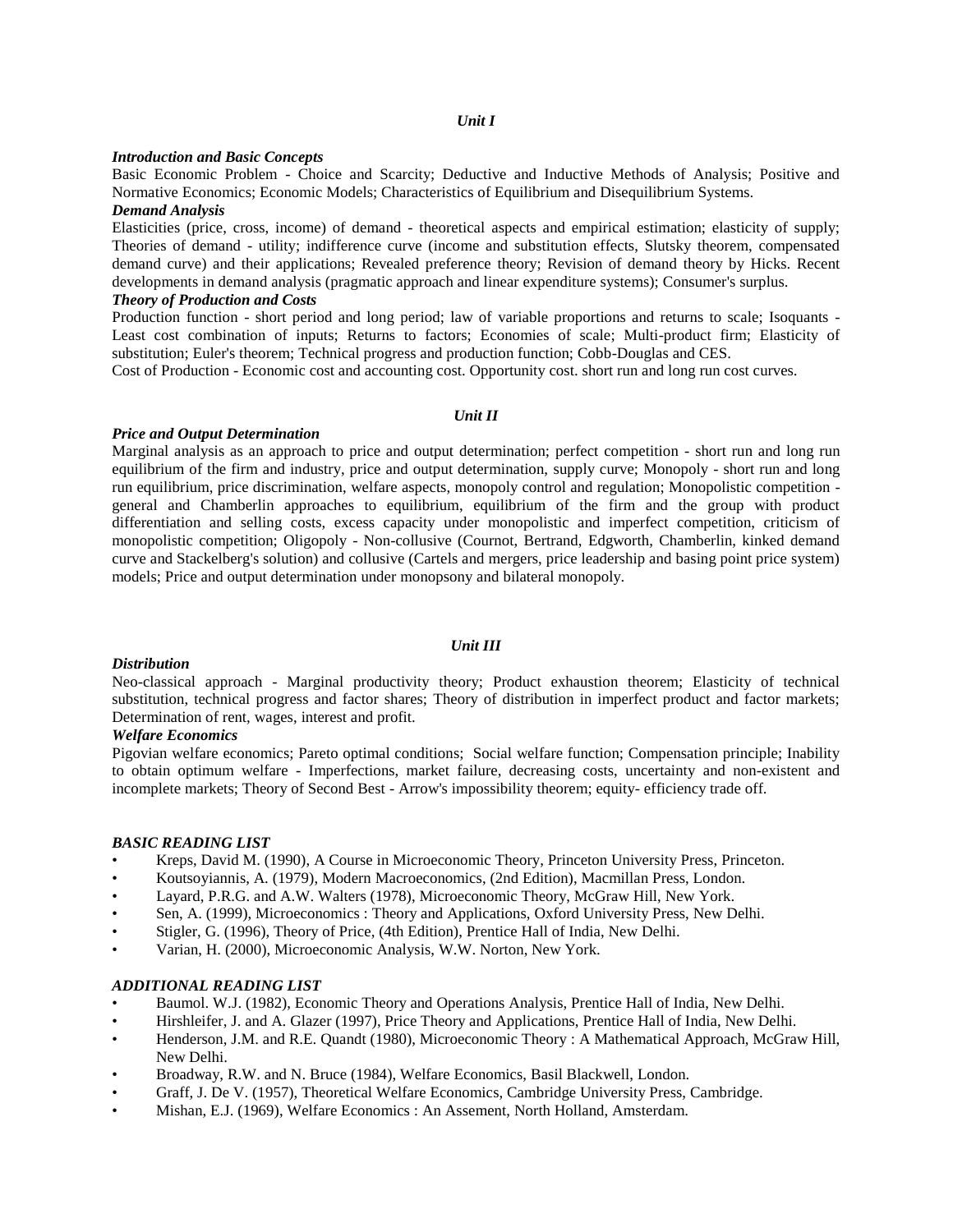- Quirk, J. and R. Saposnik (1968), Introduction to General Equilibrium Theory and Welfare Economics, McGraw Hill, New York.
- Weintrub, E.R. (1974), General Equilibrium Theory, Macmillan, London.
- Arrow, K.J. and M.D. Intrilligator (Eds.) (1981), Handbook of Mathematical Economics, Vol. I, North Holland, Amsterdam.
- Borch, K.H. (1968), The Economics of Uncertainty, Princeton University Press, Princeton.

#### **Paper-II : MACRO ECONOMIC THEORY**

**Note:** Each theory paper comprises of three units. The question paper is divided into three parts, part-A, part-B and part-C :-

#### **Part A**

All questions are compulsory. There shall be 10 questions of two marks each at least three questions from each unit. Answer to be given in 20 words.

#### **Part B**

Total Marks - 20 All questions are compulsory. There shall be 5 questions of four marks each at least one questions from each unit. Answer to be given in 50 words.

### **Part C**

All questions are compulsory. There will be 3 questions of 20 marks each with internal choice. Answer to be given in 400 words.

#### **Unit I**

#### *Nature of Macro Economics &National Income Accounting*

Nature and scope of Macro Economics. The background and schools of macroeconomics. Macro economic policy : objectives and tools. Main areas of controversies in Macro Economics.

National income accounting in four sector economy. Different forms of national income accounting - social accounting, input-output accounting, flow of funds accounting and balance of payments accounting. Matrix representation of national income. GNP and quality of life.

#### *Consumption Function*

Income-consumption relationship - absolute income, relative income, life cycle and permanent income hypotheses. *Investment Function*

Marginal efficiency of investment and level of investment; Marginal efficiency of capital and investment - long run and short run; The accelerator and investment behavior - impact of inflation; Influence of policy measures on investment - empirical evidence.

#### *Supply of Money*

Financial intermediation - a mechanistic model of bank deposit determination. Theory of money supply - RBI approach to money supply; High powered money and money multiplier; budget deficits and money supply; control of money supply.

#### *Theory of Employment/Income/ Output*

Complete classical model of employment. Keynesian criticism against classical theory. Keynesian theory of employment -partial and general equilibrium.

#### *Neo-classical and Keynesian Synthesis*

Neo-classical and Keynesian views on interest and income, The IS-LM model; Extension of IS-LM model with government sector, Relative effectiveness of monetary and fiscal policies; Extension of IS-LM models with labour market and flexible prices.

#### *Pre & post-Keynesian Demand For Money*

Fisher's , Cambridge and Keynesian views on money. Post-Keynesian approaches to demand for money - Patinkin and the Real Balance Effect, Approaches of Baumol and Tobin; Friedman and the modern quantity theory .Keynesian and monetarist debate : basic tenets, policy implications and evidence supporting monetarism.

#### **3 Hrs. Duration Max. Marks 100**

#### Total Marks - 60

Total Marks - 20

## **Unit II**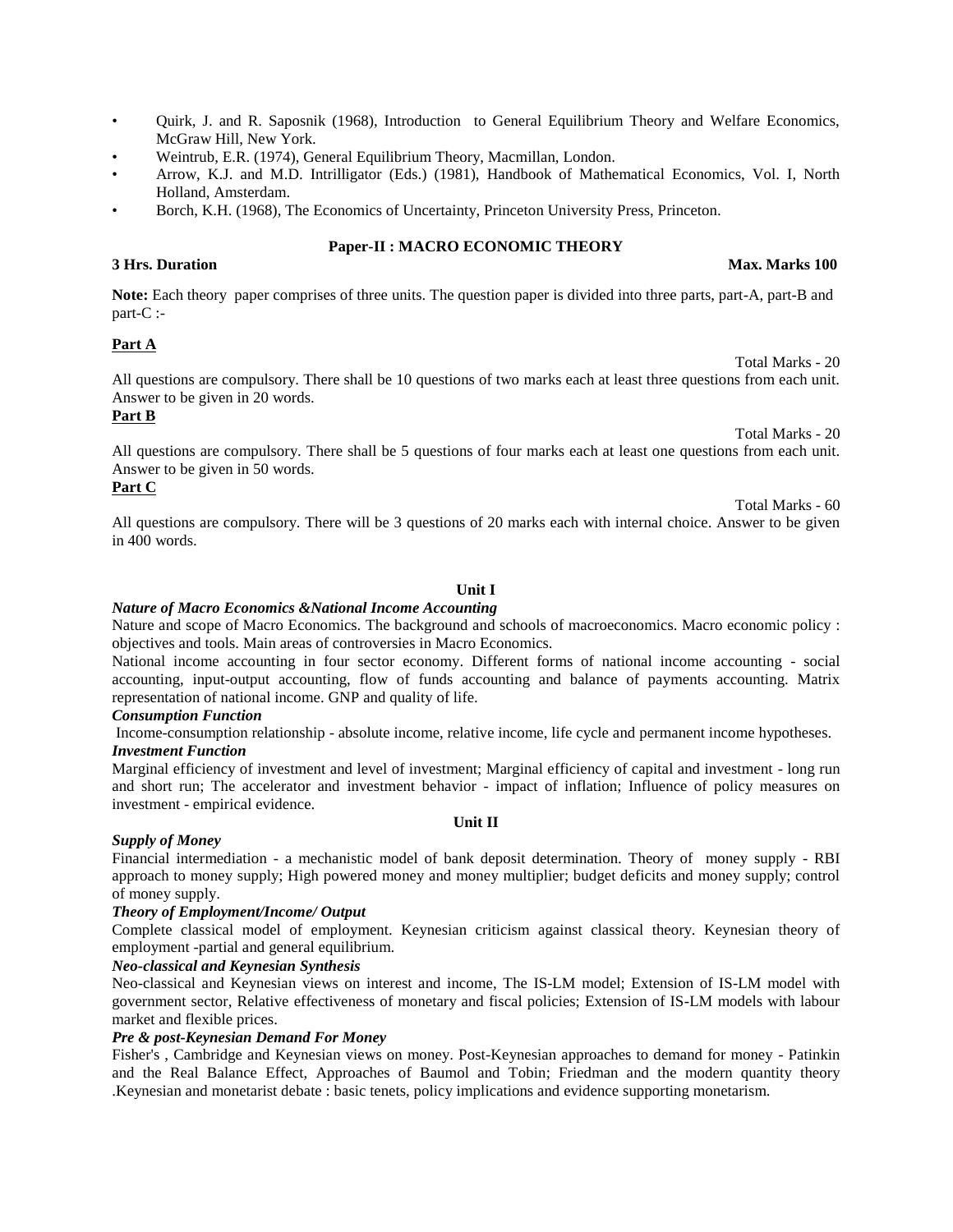#### **Unit III**

#### *Macroeconomics in an Open Economy*

Monetary approach to balance of payments. Fiscal policy and crowding out - direct and indirect crowding out. Crowding out in Aggregate demand and Aggregate Supply Model. Transmission mechanism of money supply. Relative effectiveness of monetary and fiscal policy - empirical evidences.

#### *Theory of Inflation*

Classical, Keynesian and Monetarist approaches to inflation; Structural theory of inflation; Philips curve analysis - Short run and long run Philips curve; Samuelson and Solow- the natural rate of unemployment hypothesis; Tobin;s modified Philips curve; Adaptive expectations and rational expectations Framework for monetary policy Rules versus discretion. Recent developments in monetary policy conduct - interest rate versus high powered money.

#### *Business Cycles*

Theories of Schumpeter, Kalador, Samuelson and Hicks, Goodwin's model; Control of business cycles - relative efficacy of monetary and fiscal policies.

#### *New Classical Macroeconomics*

The new classical critique of micro foundations, the new classical approach; Policy implications of new classical approach - empirical evidence.

#### *BASIC READING LIST*

- Ackley, G. (1978), Macroeconomics : Theory and Policy, Macmillan, New York.
- Blackhouse, R. and A. Salansi (Eds.) (2000), Macroeconomics and the Real World (2 vols.) Oxford University Press, London.
- Branson, W.A. (1989), Macroeconomic Theory and Policy, (3rd Edition), Harper and Row, New York.
- Dornbusch, R. and F. Stanley (1997), Macroeconomics, McGraw Hill, Inc., New York.
- Hall, R.E. and J.B. Taylor 91986), Macroeconomics W.W. Norton, New York.
- Heijdra, B.J. and V.P. Fredericck (2001), Foundations of Modern Macroeconomics, Oxford University Press, New Delhi.
- Jha, R. (1991), Contemporary Macroeconomic Theory and Policy, Wiley Eastern Ltd., New Delhi.
- Rome, D.L. (1996), Advanced Macroeconomics, McGraw Hill Company Ltd., New York.
- Scarfe, B.L. (1977), Cycles, Growth and Inflation, McGraw Hill, New York.
- Shapiro, E. (1996), Macroeconomic Analysis, Galgotia Publications, New Delhi.
- Survey, M.J.C. (Ed.) (1976), Macroeconomic Themes, Oxford University Press, Oxford.
- Vaish, M. C. Macro Economics.

#### *ADDITIONAL READING LIST*

- Duesenberry, J.S. (1949), Income, Saving and the Theory of Consumer Behaviour, Harvard University, Press, Harvard.
- Friedman, M. (1957), The Theory of Consumption Function, Princeton University Press, Princeton.
- Keynes, J.M. (1936), The General Theory of Employment, Interest and Money, Macmillan, London.
- Mueller, M.G. (1966), Readings in Macroeconomics, Holt Rinehart and Winston, New York.
- Culbertson, J.M. (1968), Macroeconomic Theory and Stabilization Policy, McGraw Hill, Kogenkosh, Tokyo.
- Chakravarty, S.C. (1985), Report of the Committee to Review the Working of the Monetary System, Reserve Bank of India. Bombay.
- Gupta, S.B. (1995), Monetary Planning in India, Oxford University Press, New Delhi.
- Gurley, J. and E.S. Shaw (1960), Money in a Theory of Finance, Brookings Institution, Washington.
- Mcinen, G.E. (1978), Money, The Price Level and Interest Rates, Prentice Hall of India, New Delhi.
- Reddy, Y.V. (2000), A Review of Monetary and Financial Sector Reforms in India A Central Banker's Perspective, UBSPD, New Delhi.
- Friedman, M. (1956), Studies in the Quantity Theory of Money, The University of Chicago Press, Chicago.
- Levacic, R. and A. Rebman (1986), Macroeconomics : An Introduction to Keynesian and Neo-Classical Controversies, Macmillan, London.
- Rakshit, M. (1998), Studies in the Macroeconomics of Developing Countries, Oxford University Press, New Delhi.
- Hicks, J.R. (1974), The Crisis in Keynesian Economics, Oxford University Press, New Delhi.
- Jha. R. (1999), Contemporary Macroeconmic Theory and Policy, New Age International (P) Ltd. New Delhi.
- laidler, D.F.W. (1977), Demand for Money : Theory and Evidence, Dum-Don Valley, New York.
- Patinkin, D. (1965), Money, Interest and Prices, Harper and Row, New York.
- Gordon, R. and S.G. Harris (1998), Macroeconomics, Addison Wesley, Massachusetts.
- Mankiw, N.G. and D. Romer (Eds.) (1991), New Keynesian Economics, (2 vols.), MIT Press, Cambridge.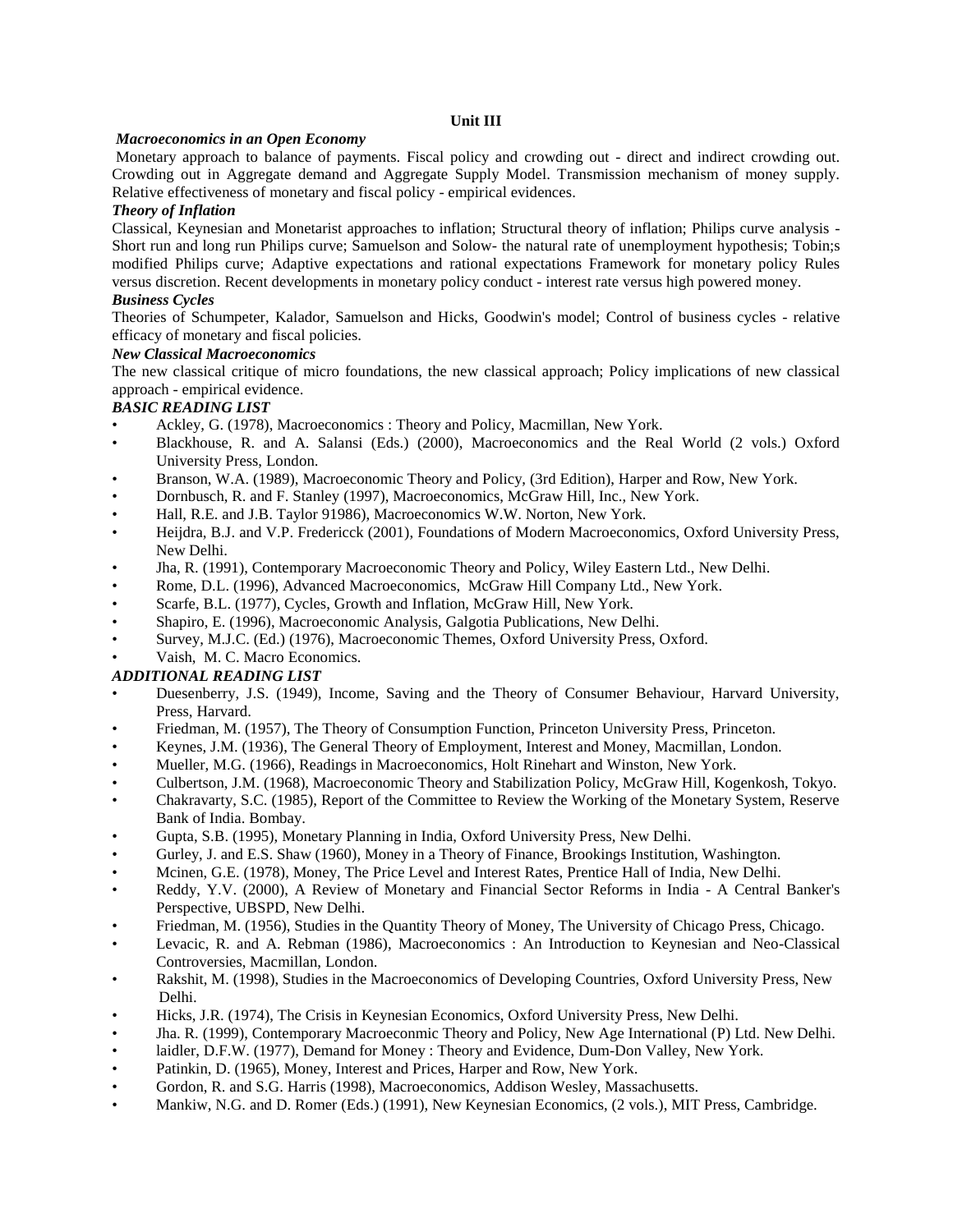- Frisch, H. (1983), Theories of Inflation, Cambridge University Press,Cambridge.
- Hagger, A.J. (1977), Inflation : Theory and Policy, Macmillan, London.
- Hudson, J. (1982), Inflation : A Theoretical Survey and Synthesis, George Allen and Unwin, London.
- Sheffrin, S.M. (1996), Rational Expectations, Cambridge University Press, Cambridge.
- Gordon, R.A. and L.R. Klein (Eds.) (1965), Readings in Business Cycles, Irwin, Homewood.
- Hicks, J.R. (1950), A Contribution to the Theory of Trade Cycles, Claredon Press, Oxford.
- Lucas, R. (1981), Studies in Business Cycle Theory, M.I.T. Press, Cambridge, Masscechusetts.

#### **Paper-III : STATISTICAL METHODS AND QUANTITATIVE TECHNIQUES**

#### **3 Hrs. Duration Max. Marks 100**

**Note:** Each theory paper comprises of three units. The question paper is divided into three parts, part-A, part-B and part-C :-

#### **Part A**

All questions are compulsory. There shall be 10 questions of two marks each at least three questions from each unit. Answer to be given in 20 words.

#### **Part B**

Total Marks - 20

Total Marks - 20

All questions are compulsory. There shall be 5 questions of four marks each at least one questions from each unit. Answer to be given in 50 words.

### **Part C**

Total Marks - 60 All questions are compulsory. There will be 3 questions of 20 marks each with internal choice. Answer to be given in 400 words.

#### *Mathematical Methods - 1*

Concept of function and types of functions; Limit, continuity and derivative; Rules of differentiation; Interpretation of revenue, cost, demand, supply functions; Elasticities and their types; Multivariable functions; Concepts and types of production functions; Rules of partial differentiation and interpretation of partial derivatives; Problems of maxima and minima in single and multivariable functions. Concept of integration; Simple rules of integration; Applications to consumer's surplus and producer's surplus; Growth rates and simple properties of time path of continuous variables.

#### *Mathematical Methods - 2*

Determinants and their basic properties; Solution of simultaneous equations through Cramer's rule; concepts of matrix - their types, simple operations on matrices, matrix inversion and rank of a matrix; Concept of vector - its properties; Matrices and vectors.

#### *Linear Programming*

Linear programming - Basic concept; Formulation of a linear programming problem - its structure and variables; Nature of feasible, basic and optimal solution; Solution of linear programming through graphical and simplex method; Statement of basic theorems of linear programming.

*Unit II*

#### **Theory of Probability**

Elements of theory of probability-Classical and empirical definition of probability, Laws of addition and multiplication, Conditional probability and concept of inter dependence; Baye's theorem and applications. Properties (without derivation)of Binomial, Poisson and Normal D distributions.

#### *Statistical Methods - 1*

Meaning, assumptions and limitations of simple correlation and regression analysis; Pearson's product moment and spearmen's rank correlation coefficients and their properties; Concept of the least squares and the lines of regression; Standard error of estimate; Partial and multiple correlation and regression (applications only); Methods of estimation

#### *Unit I*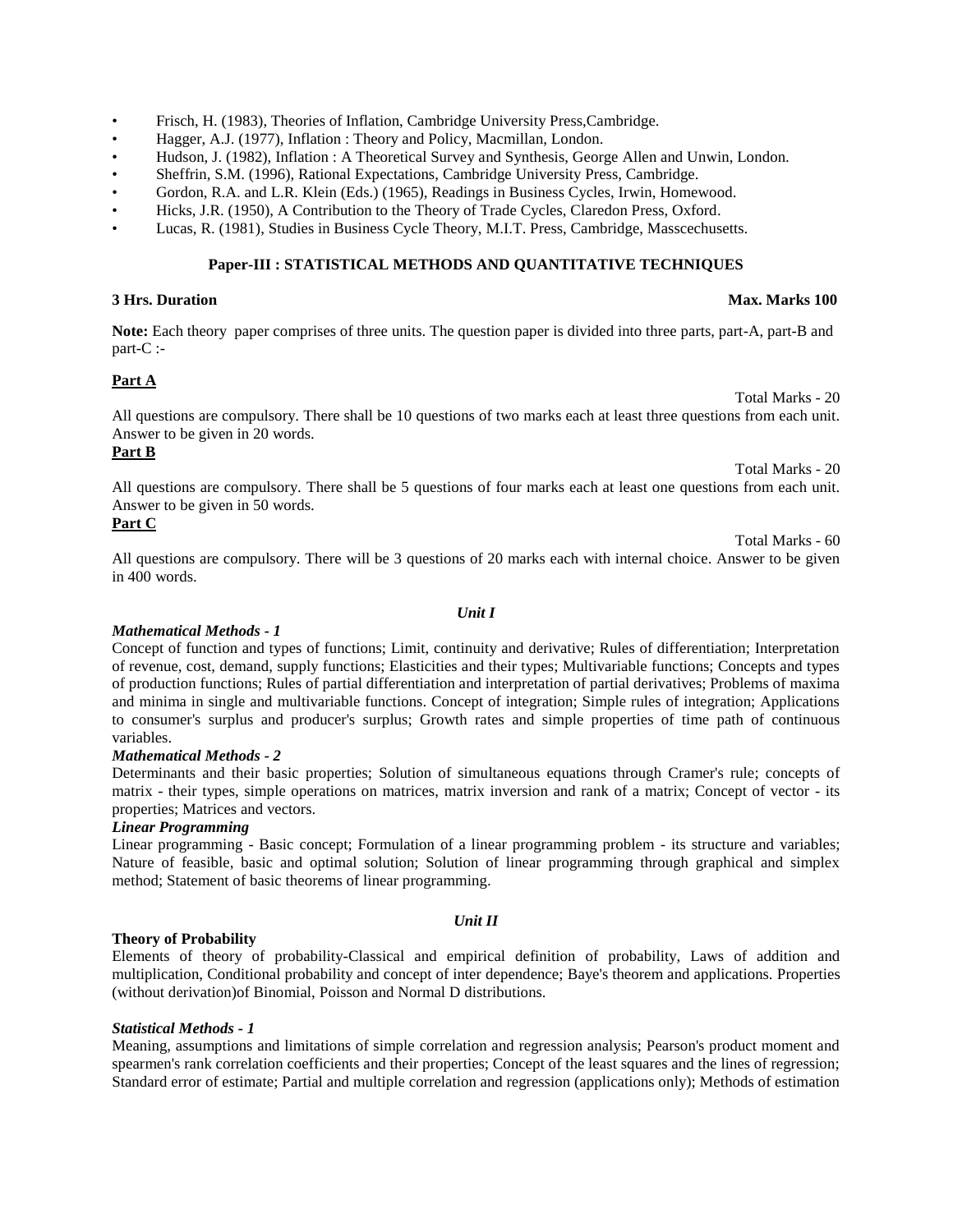of non-linear equations - parabolic, exponential, geometric, modified exponential, Gompertz and logistic relationships.

#### *Unit III*

#### *Statistical Method - 2*

Association of attributes, Chi-Square test, Index numbers - simple and weighed index numbers, laspeyres, Paasche's and Fisher's Ideal Index numbers, Interpolation - Binomial, Newton and Lagrange's method.

#### *Vital Statistics*

Measurement of Fertility crude birth rate, specific fertility rate, general fertility rate, reproduction rates - GRR and NRR measures of Mortality - Crude Death rate, infant Mortality rate - construction of Human Development index.

#### *Statistical Methods - 3*

Basic concept of sampling - random and non-sampling; Simple random; stratified random and p.p.s. sampling; Concept of an estimator and its sampling distribution; Desirable properties of an estimator, Formulation of statistical hypotheses - Null and alternative; Goodness of fit; Confidence intervals and level of significance; Hypothesis testing based on Z, t, x2 )Chi-square) and F test; Type 1 and Type 2 errors.

#### *BASIC READING LIST*

- Allen, R.G.D. (1974), Mathematical Analysis for Economists, Macmillan Press and ELBS, London.
- Chiang, A.C. (1986), Fundamental Methods of Mathematical Economics, McGraw Hill, New York.
- Gupta, S.C. (1993), Fundamentals of Applied Statistics, S. Chand & Sons, New Delhi.
- Handry, A.T. (1999), Operations Research, Prentice Hall of India, New Delhi.
- Yamane, Taro (1975), Mathematics for Economics, Prentice Hall of India, New Delhi.
- Gupta, S.P. (2001), Statistical Methods, Sultan Chand and Sons

#### *ADDITIONAL READING LIST*

- Baumol, W.J. (1984), Economic Theory and Operations Analysis, Prentice Hall, Englewood Cliffs, New Jersey.
- Monga, G.S. (1972), Mathematics and Statistics for Economists, Vikas Publishing House, New Delhi.
- Chou, Y. (1975), Statistical Analysis, Holt, Reinhart and Winston, New York.
- Croxton, Crowden and Klein (1971), Applied General Statistics, Prentice Hall of India, New Delhi.
- Millar, J. (1996), Statistics for Advanced Level, Cambridge University Press, Cambridge.
- Nagar, A.L. and R.K. Das (1993), Basic Statistics, Oxford University Press, New Delhi.
- Sukhatme, P.V. and B.V. Sukhatme (1970), Sampling Theory of Survey with Applications, lowa State University Press, Ames.

#### **Paper-IV : PUBLIC ECONOMICS**

**Note:** Each theory paper comprises of three units. The question paper is divided into three parts, part-A, part-B and part-C :-

#### **Part A**

All questions are compulsory. There shall be 10 questions of two marks each at least three questions from each unit. Answer to be given in 20 words.

#### **Part B**

All questions are compulsory. There shall be 5 questions of four marks each at least one questions from each unit. Answer to be given in 50 words.

#### **Part C**

Total Marks - 60

All questions are compulsory. There will be 3 questions of 20 marks each with internal choice. Answer to be given in 400 words.

#### **3 Hrs. Duration Max. Marks 100**

Total Marks - 20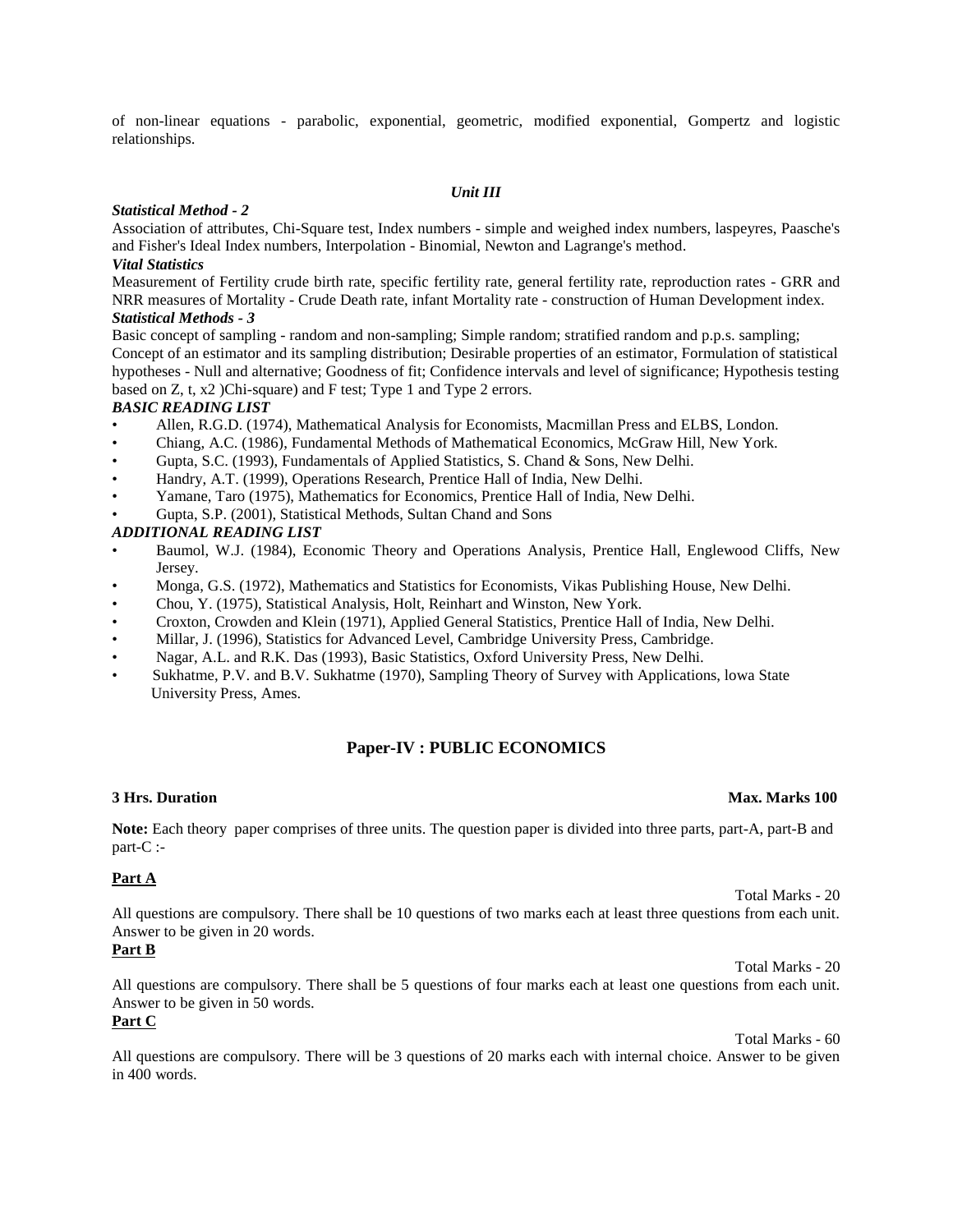#### *Unit I*

#### *Introduction*

Role of Government in organized society; Changing perspective-government in a mixed economy: public and private sector, cooperation or competition; Government as an agent for economic planning and development; Club goods; private goods, public goods, and merit goods; Market failure - imperfections, decreasing costs, externalities, public goods.

Private and public mechanism for allocating resources; Problems for allocating resources; Problems of preference revelation and aggregation of preferences; Voting systems; Arrows impossibility theorem.

Allocation of resources - provision of public goods; Voluntary exchange models; Impossibility of decentralized provision of public goods (contributions of Samuelson and Musgrave). Stabilization Policy - Keynesian case for stabilization policy.

Wagner's law of increasing state activities; Wiesman - Peacock hypothesis; Pure theory of public expenditure; Structure and growth of public expenditure; Criteria for public investment; Social cost-benefit analysis - Project evaluation, Estimation of costs, discount rate; Reforms in expenditure budgeting, Programme budgeting and zero base budgeting.

#### *Unit II*

Theory of incidence; Alternative concepts of incidence - Allocative and equity aspects of individual taxes; Benefit and ability to pay approaches; Theory of optimal taxation; Musgrave optimal budgeting model Excess burden of taxes; Tradeoff between equity and efficiency; Theory of measurement of dead weight losses; The problem of double taxation.

#### *Public Debt*

Classical view of public debt; Compensatory aspect of debt policy; Burden of public debt; Sources of public debt; Debt through created money; Public borrowings and price level; Crowding out of private investment and activity; Principles of debt management and repayment..

#### *Unit III*

#### *Fiscal Policy*

Objective of a fiscal policy - full employment, anti-inflation, economic growth, redistribution of income and wealth; Interdependence of fiscal and monetary policies; Budgetary deficits and its implications; Fiscal policy for stabilization - automatic vs. discretionary stabilization. Balanced budget multiplier.

Fiscal federalism in India; Assignment of function and sources of revenue; Constitutional provisions; Recommendation of 13th and 14th Finance Commission and ; Devolution of resources and grants; Criteria for transfer of resources; Centre- State financial relations in India; Problems of states' resources and indebtedness; Transfer of resources from Union and states to local bodies.

#### *Indian Public Finances*

Indian tax system, GST-concept, council, rates, benefits, limitations, return file & penalties Revenue of the Union, States and local bodies; major taxes in India; direct and indirect taxes, taxation of agriculture, reforms in direct and indirect taxes, taxes on services; Non-tax revenue of Centre, State and local bodies, Analysis of Central and State government budgets, Trends in public expenditure and public debt, Fiscal sector reforms in India;

#### *BASIC READING LIST*

- Goode, R. (1986), Government Finance in Developing Countries, Tata McGraw Hill, New Delhi.
- Jha, R. (1998), Modern Public Economics, Routledge, London.
- Menutt, P. (1996), The Economics of Public Choice, Edward Elgar, U.K.
- Musgrave, R.A. (1959), The Theory of Public Finance, McGraw Hill, Kogakhusa, Tokyo.
- Musgrave, R.A. and P.B. Musgrave (1976), Public Finance in Theory and Practice, McGraw Hill, Kogakusha, Tokyo.
- Shoup, C.S. (1970), Public Finance, Aldine, Chicago.

#### *ADDITIONAL READING LIST*

- Stiglitz, J.E. (1986), Economics of Public Sector, Norton, New York.
- Dorfman, R. (Ed.) (1970), Measuring the Benefits of Government Investment, Brookings Institution, Washington.
- Barman, K. (1986), Public Debt Management in India, Uppal Publishing House, New Delhi.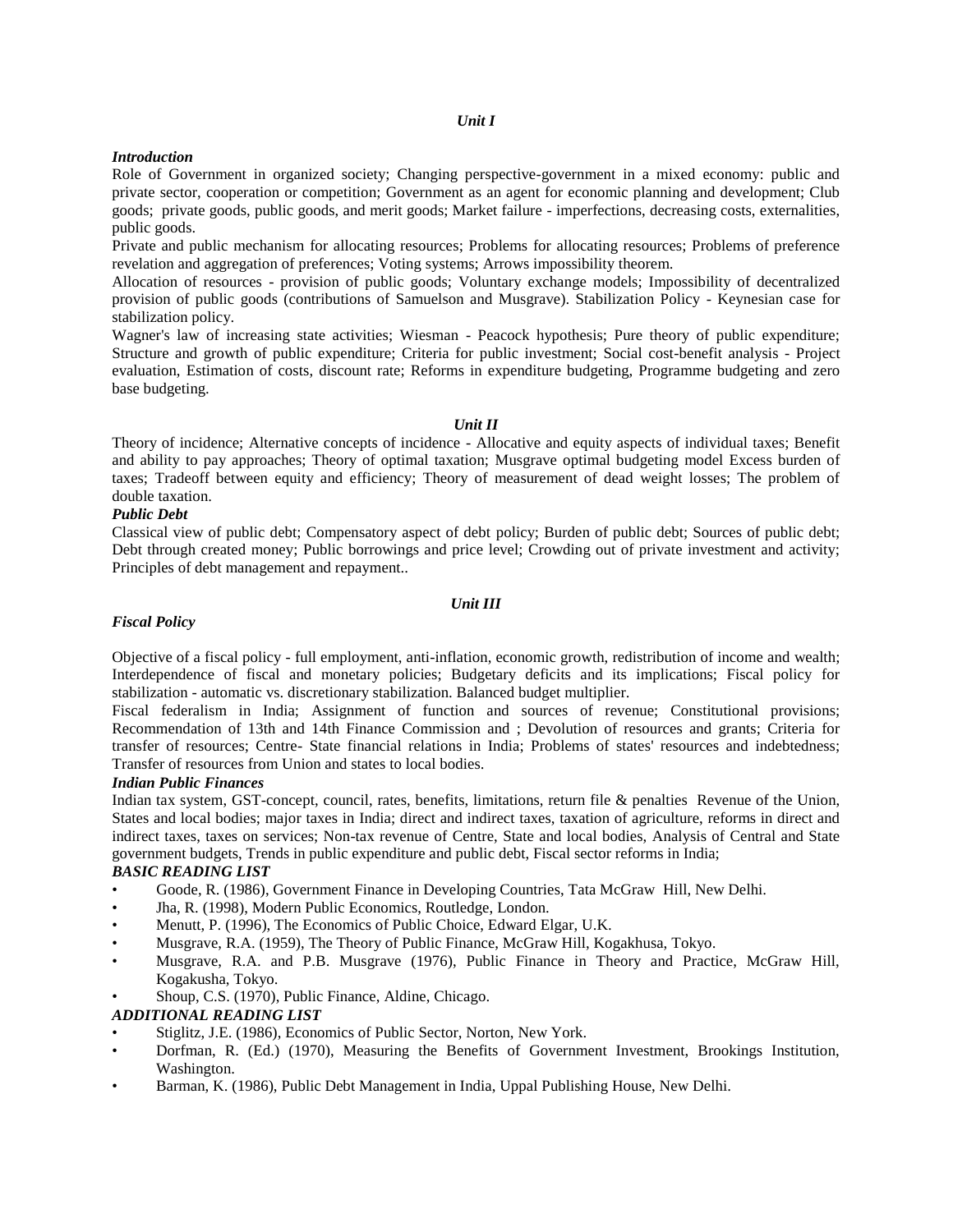- Peacock, A. and G.K. Shaw (1976), The Economic Theory of Fiscal Policy, George Allen and Unwin, London.
- Bhargava, P.K. (1982), Centre State Resource Transfers in India, The Academic Press, Gurgaon.
- Gulati, I.S. (1979), Centre State Financial Relations : An Assessment of the Role of Finance Commission, M.S. University of Baroda, Baroda.
- Reports of various Finance Commissions
- Srivastava, D.S. (Ed.) (2000), Fiscal Federalism in India, Har-Anand Publications Ltd., New Delhi.
- Gandhi, V.P. (1970), Some Aspects of India's Tax Structure, Vora and Company, Bombay.
- Jain, A.K. (1975), Taxation of Income in India, Macmillan Company of India Ltd., New Delhi.

#### **Paper-V : ECONOMICS OF GROWTH AND DEVELOPMENT**

#### **3 Hrs. Duration Max. Marks 100**

**Note:** Each theory paper comprises of three units. The question paper is divided into three parts, part-A, part-B and part-C :-

#### **Part A**

Total Marks - 20

Total Marks - 20

Total Marks - 60

All questions are compulsory. There shall be 10 questions of two marks each at least three questions from each unit. Answer to be given in 20 words.

#### **Part B**

All questions are compulsory. There shall be 5 questions of four marks each at least one questions from each unit. Answer to be given in 50 words.

#### **Part C**

All questions are compulsory. There will be 3 questions of 20 marks each with internal choice. Answer to be given in 400 words.

#### *Economic Growth - 1*

Economic growth and development - Factors affecting economic growth : capital, labour and technology; Growth models - Harrod and Domar, instability of equilibrium; Neo-classical growth models - Solow and Meade. Mrs. Joan Robinson' growth model; Cambridge criticism of Neo-classical analysis of growth. The capital controversy.

#### *Economic Growth - II*

Technological progress - embodied and disembodied technical progress; Hicks, Harrod; learning by doing, production function approach to the economic growth; Total factor productivity (TFR) and growth accounting; Growth models of Kaldor and , optimal savings and Ramsay's rule, golden rule of accumulation, Stability of equilibrium; money in economic growth, Tobin, Levhari, Patinkin and Johnson; Endogenous growth; AK model - Explanations of cross country differentials in economic growth.

#### *Unit II*

#### *Social and Institutional Aspects of Development*

Development and underdevelopment - Perpetuation of underdevelopment; Poverty - Absolute and relative; Measuring development and development gap - Per capita income, inequality of income, Human development index and other indices of development and quality of life - Food security, education, health and nutrition; Human resource development; Population problem and growth pattern of population - Theory of demographic transition. Population as limits to growth and as ultimate source - Population, poverty and environment; Economic development and institutions - markets and market failure, state and state failure

#### *Theories of Development*

Classical theory of development - contributions of Adam Smith, Ricardo, Malthus and James Mill; Karl Marx and development of capitalistic economy - Crisis in capitalism - Schumpeter and capitalistic development innovation -

#### **Unit I**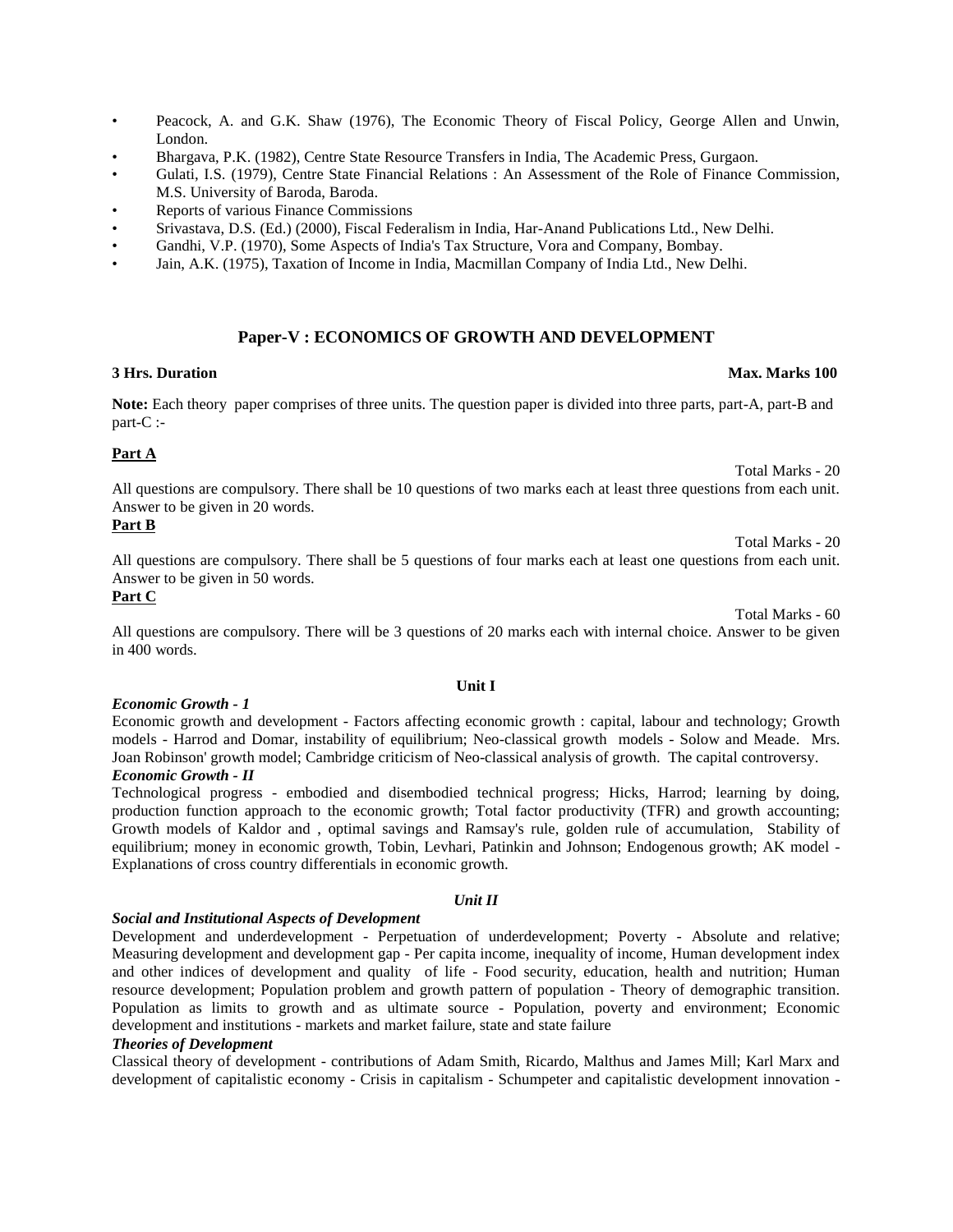role of credit, profit and degeneration of capitalism; Structural analysis of development; imperfect market paradigm. Gandhian, Sukhmoy Chakravorty and Pt. Deen Dayal Upadhya's views on economic growth and development.

#### *Unit III*

#### *Approaches to Development*

Partial theories of growth and development - vicious circle of poverty, circular causation, unlimited supply of labour, big push, balanced growth, unbalanced growth, critical minimum effort thesis, low-income equilibrium trap; Dualism - technical, behavioral and social; Ranis and Fei model; Dixit and Margin model, Dependency theory of development; Structural view of development.

#### *Trade and Economic Development*

International trade an engine of growth; Static and dynamic gains from trade; Prebisch, Singer and Myrdal thesis Vs. free trade; Export-led growth; Dual gap analysis; Developing Country's Balance of payments; Tariffs and effective rate of protection; Post-GATT, New International Economic Order(NIEO), WTO and India.

#### *Macro-economic Policies and Development*

Role of monetary and fiscal policies in developing countries - Trade Vs. Aid, Burden of borrowing - IMF and World Bank viz. a viz. India.

#### *Allocation of Resources*

Investment criteria in developing countries -Alternative investment criteria; Social Cost-benefit analysis, Shadow pricing, Project appraisal and UNIDO guidelines.

#### *Planning and Development*

Need for planning - democratic, decentralized and indicative planning, micro-level planning; Review of Indian X, XI and XII Plan models.

#### *BASIC READING LIST*

- Adelman, I. (1961).Theories of Economic Growth and Development, Standford University Press, Standford.
- Chennery, H. and T.N. Srinivasan (Eds.) (1989). Handbook of Development Economics, Vols. 1 & 2, Elsevier, Amsterdam.
- Ghatak, S. (1986), An Introduction to Development Economics, Allen and Unwin, London.
- Higgins, B. (1959), Economic Development, W.W. Norton, New York.
- Meier, G.M. (1995), Leading Issues in Economic Development (6th Edition), Oxford University Press, New Delhi.
- Todaro, M.P. (1996), (6th Edition), Economic Development, Longman, London.

#### *Additional Reading List*

- Sen, A.K. (Ed.) (1990), Growth Economics, Penguin, Harmondsworth.
- Taylor, L. (1979), Macro Models for Developing Countries, McGraw Hill, New York.
- Brahmananda, P.R. and C.N.Vakil (1956), Planning for an Expanding Economy, Vora and Co. Bombay.
- Jadhav, N. (1995), Monetary Economics for India, Macmillan, New Delhi.
- Little, I.M.D. (1982), Economic Development : Theory and International Relations, Basic Books, New York.
- Mehrotra, S. and J. Richard (1998), Development with a Human Face, Oxford University Press, New Delhi.
- World Bank (1994), Infrastructure and Development, World Bank, Washington D.C.
- United Nations (1994), Human Development Report, United Nations, New York.
- Mishan, E.J. (1975), Cost-Benefit Analysis, (2nd Edition), Allen and Unwin, London.
- Bhagwati, J. and P. Desai (1970), India : Planning for Industrialization, Oxford University Press, London.
- Thirlwal, A.P. (1974), Inflation, Saving and Growth in Developing Economics, Macmillan, London.
- Todaro, M.P. (1971), Development Plannning : Models and Methods. Oxford University Press, Oxford.

#### **Paper – VI : INTERNATIONAL TRADE AND FINANCE**

#### **3 Hrs. Duration Max. Marks 100**

**Note:** Each theory paper comprises of three units. The question paper is divided into three parts, part-A, part-B and part-C :-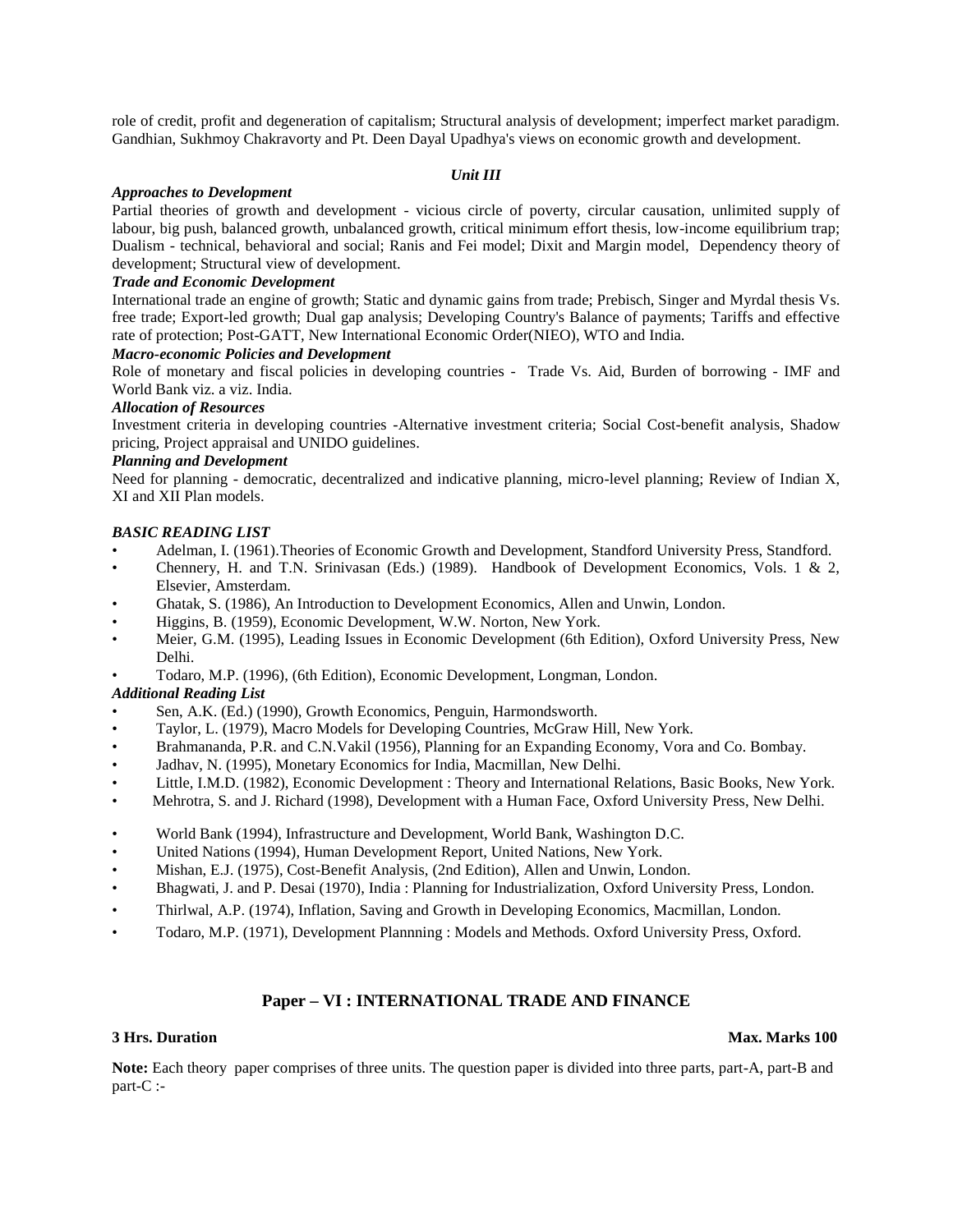#### **Part A**

All questions are compulsory. There shall be 10 questions of two marks each at least three questions from each unit. Answer to be given in 20 words.

#### **Part B**

All questions are compulsory. There shall be 5 questions of four marks each at least one questions from each unit. Answer to be given in 50 words.

## **Part C**

All questions are compulsory. There will be 3 questions of 20 marks each with internal choice. Answer to be given in 400 words.

#### **Unit I**

#### *Theory of International Trade*

The pure theory of international trade -Theories of absolute advantage, comparative advantage and opportunity costs, modern theory of international trade; Theorem of factor price equalization; Empirical testing of theory of absolute cost and comparative cost - Heckscher-Ohlin theory of trade. Kravis and Linder theory of trade, Role of dynamic factors, i.e., The Rybczynski theorem - concept and policy implications of immiserizing growth; Causes of emergence and its impact on developing economies.

#### *Measurement of Gains and Theory of Interventions*

Measurement of gains from trade and their distribution; Concepts of terms of trade, their uses and limitations; Hypothesis of secular deterioration of terms of trade, its empirical relevance and policy implications for less developed countries; Trade as an engine of economic growth; Welfare implications - The Theory of interventions (Tariffs, Quotas and non-tariff barriers); Economic effects of tariffs and quotas terms of trade, income distribution.

#### *Unit II*

#### *Balance of Payments*

Meaning and components of balance of payments; Equilibrium and disequilibrium in the balance of payments; The process of adjustment under systems of gold standard, fixed exchange rates and flexible exchange rates;Expenditurereducing and expenditure-switching policies and direct controls for adjustment; A critical review of the monetary approach to the theory of balance of payments adjustment; Foreign trade multiplier with and without foreign repercussions and determination of national income and output; Relative merits and demerits of fixed and flexible exchange rates in the context of growth and development in developing countries.

#### *Unit III*

#### *The Theory of Regional Blocs*

Forms of economic cooperation; Reforms for the emergence of trading blocks at the global level; Static and Dynamic effects of a customs union and free trade areas; Rationale and economic progress of SAARC/SAFTA and ASEAN regions. Problems and prospects of forming a customs union in the Asian region. Regionalism (EU, NAFTA); Multilateralism and WTO; Rise and fall of gold standard and Bretton-woods system International trade and financial institutions - Functions of WTO (TRIPS, TRIMS), UNCTAD, IMF, World Bank and Asian Development Bank - Their achievements and failures; WTO and World Bank from the point of view of India. *Trade Policies in India*

Trade problems and trade policies in India since June 1991 ; Recent changes in the direction and composition of trade and their implications; Problems of India's international debt; Working and regulations of MNCs in India; Instruments of export promotion and recent import and export policies and agenda for future.

#### *BASIC READING LIST*

- Kenen, P.B. (1994), The International Economy, Cambridge University Press, London.
- Kindleberger, C.P. (1973), International Economics, R.D. Irwin, Homewood.
- King. P.G. (1995), International Economics and International Economic Policy : A Reader, McGraw Hill International, Singapore.
- Krugman, P.R. and M. Obstfeld (1994), International Economics : Theory and Policy, Glenview, Foresman.

Total Marks - 20

Total Marks - 20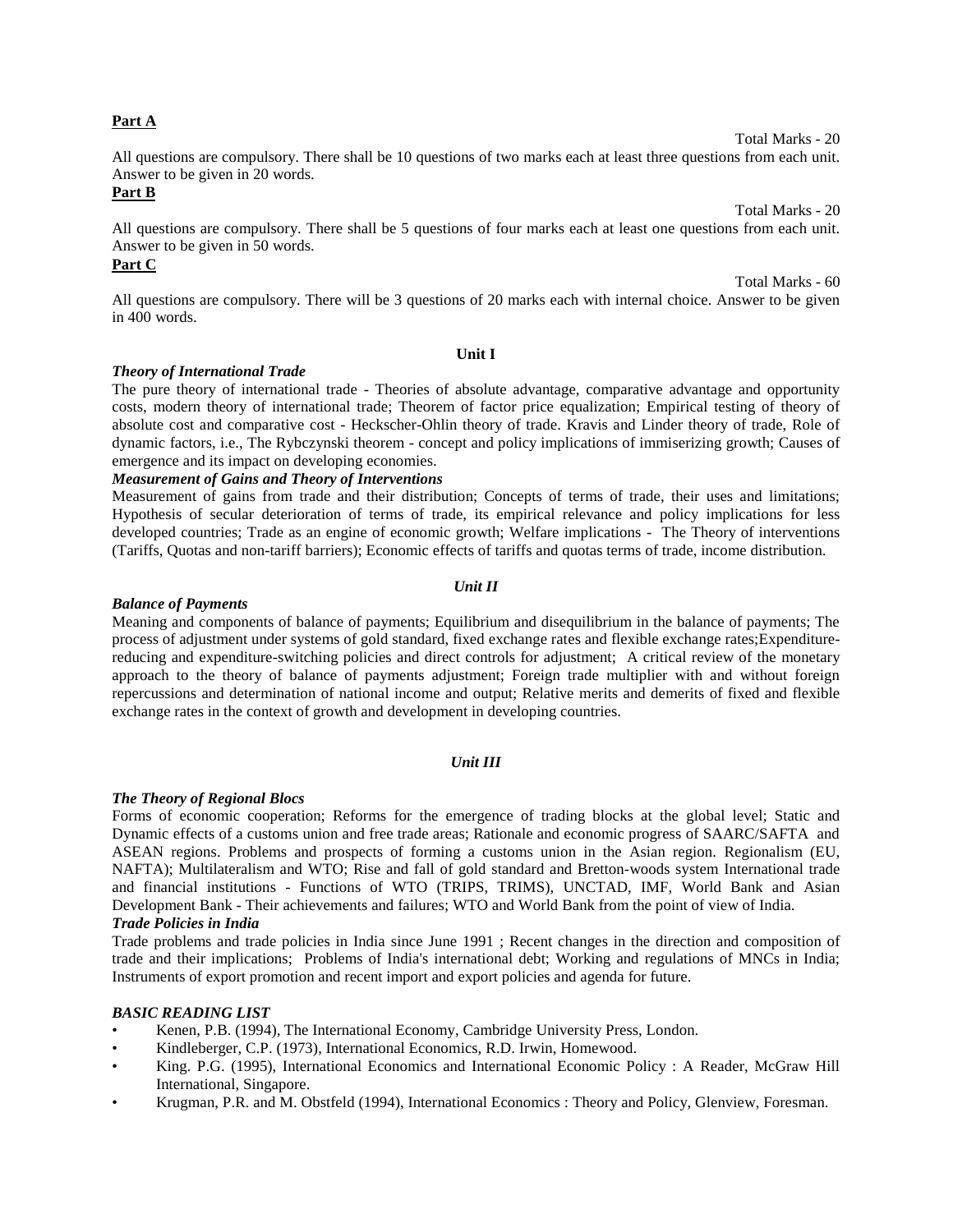- Salvatore, D. (1997), International Economics, Prentice Hall, Upper Saddle River, N.J.. New York.
- Soderston, Bo (1991), International Economics, The Macmillan Press Ltd., London.

#### *ADDITIONAL READING LIST*

- Niehans, J. (1984), International Monetary Economics, John Hopkins University Press, Baltimore.
- Aggarwal, M.R. (1979), Regional Economic Cooperation in South Asia, S. Chand and Co., New Delhi.
- Mundell, R. (1968), International Economics, The Macmillan Company Ltd., New York.
- Nayyar, D. (1976), India's Exports and Export Policies in the 1960s, Cambridge University Press.
- Panchmukhi, V.R., K.M. Rajpuria and R. Tandon (1987), Money and Finance in World Economic Order (RIS), Indus Publishing Co., Delhi.
- Panchmukhi, V.R. (1978), Trade Policies of India A Quantitative Analysis, Concept Publishing Company, New Delhi.
- Pomfrert, R. (1996), International Trade : An Introduction to Theory and Policy, Basil Blackwell, Oxford.
- Soloman, R. (1982), The International Monetary System 1945-1981, Harper and Row Publishers, New York.
- Tew, B. (1985), The Evaluation of the International Monetary System : 1945-85, Hutchinson.
- Whalley, John (1985), Trade Liberalization Among Major Trading Areas, Cambridge University Press, Mass.
- Bhagwati, J. and P. Desai (1970), India : Planning for Industrialization, Oxford University Press, London.
- Joshi, V. and I.M.D. Little (1998), India's Economic Reforms, 1999-2000, Oxford University Press, New Delhi.
- Patel, S.J. (1995), Indian Economy Towards the 21st Century, University Press Ltd., India.
- Satyanarayan, B. (1986), India's Trade with Asia and the Far East Countries, B.R. Publishing Corp. New Delhi.
- Verma, M.L. (1995), International Trade, Vikas Publishing House Pvt. Ltd. Delhi.

#### **Paper VII : Comprehensive Economics**

#### **3 Hrs. Duration Max. Marks 100**

**Note:** Each theory paper comprises of three units. The question paper is divided into three parts, part-A, part-B and part-C :-

#### **Part A**

Total Marks - 20 All questions are compulsory. There shall be 10 questions of two marks each at least three questions from each unit. Answer to be given in 20 words.

#### **Part B**

Total Marks - 20

All questions are compulsory. There shall be 5 questions of four marks each at least one questions from each unit. Answer to be given in 50 words.

### **Part C**

Total Marks - 60

All questions are compulsory. There will be 3 questions of 20 marks each with internal choice. Answer to be given in 400 words.

There will be two parts of the paper. Each part will be of 50 marks. Part first will cover theory portion of all compulsory papers of M.A. and part second will cover Indian Economics and Current International Economic issues. In this paper students are expected to have a clear understanding of the concepts and their applications in Indian and International scenario.

#### **Questions in each part will be set in the following pattern.**

- (a) 14 questions Objective type of one mark each.
- (b) 12 questions short answer (not more than 50 words) of two marks each.
- (c) Three short essay type questions (not more then 150 words) of 4 marks each. There will be internal choice only in the short essay type questions.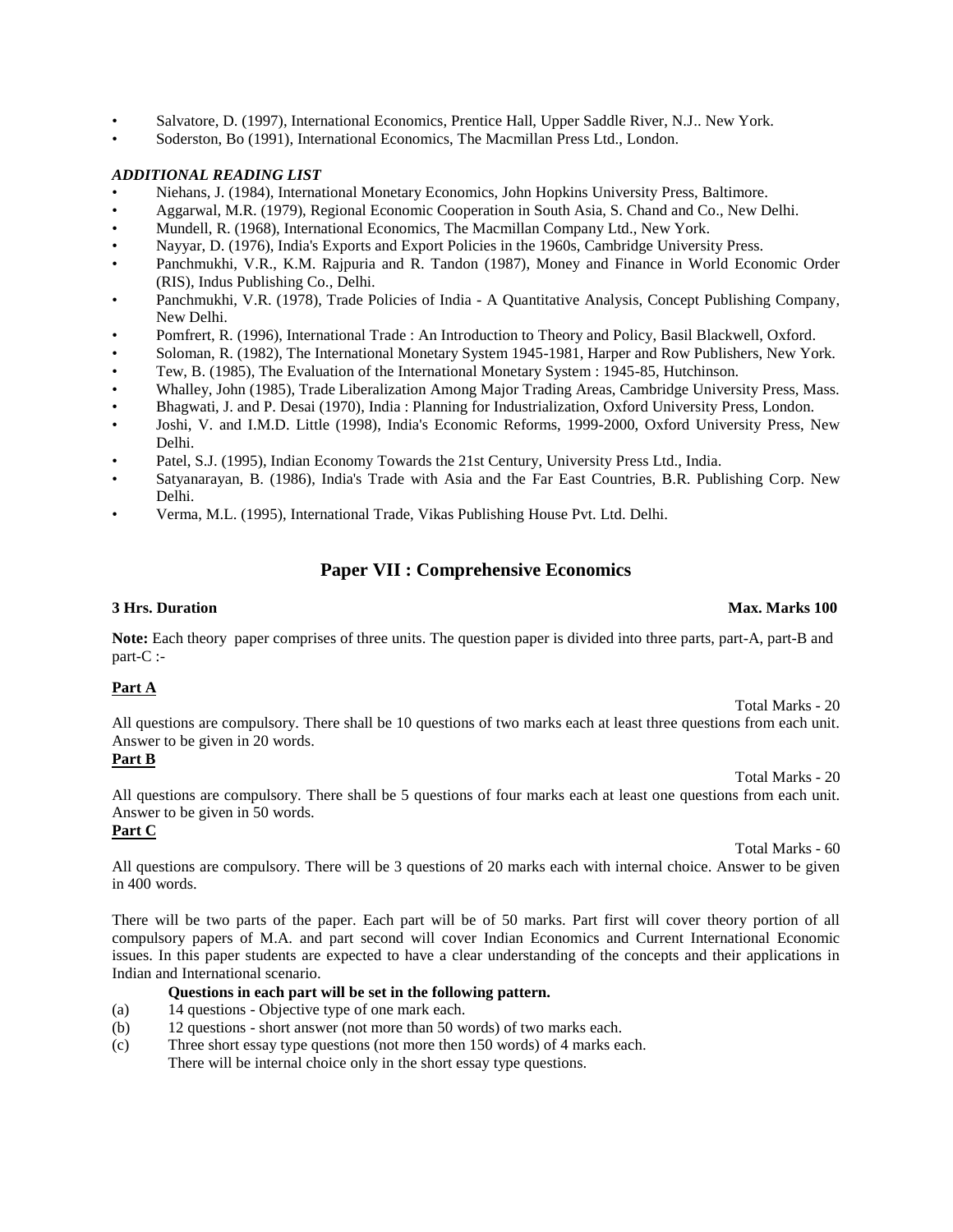### **M.A. ECONOMICS OPTIONAL PAPERS**

Each student is required to opt two optional papers as Paper VIII and IX out of the following Papers.

#### **M.A. FINAL OPTIONAL PAPER Paper – I :INDUSTRIAL ECONOMICS**

**Note:** Each theory paper comprises of three units. The question paper is divided into three parts, part-A, part-B and part-C :-

#### **Part A**

All questions are compulsory. There shall be 10 questions of two marks each at least three questions from each unit. Answer to be given in 20 words.

#### **Part B**

Total Marks - 20 All questions are compulsory. There shall be 5 questions of four marks each at least one questions from each unit. Answer to be given in 50 words.

#### **Part C**

All questions are compulsory. There will be 3 questions of 20 marks each with internal choice. Answer to be given in 400 words.

#### **Unit I**

#### *Framework and Problems of Industrial Economics*

Concept and organization of a firm - ownership, control and objectives of the firm; Passive and active behaviour of the firm.

#### *Market Structure*

Sellers' concentration; product differentiation; Entry conditions; Economies of scale, Market structure and profitability; Market structure and innovation; Theories of Industrial location - Weber and Sargent Florence; Factors affecting location.

#### *Market Conduct*

Product pricing - Theories and evidence; Investment expenditure - Methods of evaluating investment expenditure; Theories and empirical evidence on Mergers and acquisitions ( $M \& As$ ) and diversification.

#### *Market Performance*

Growth of the firm - Size and growth of a firm ; Growth and profitability of the firm; Constraints on growth; Productivity, efficiency and capacity utilization - Concept and measurement, Indian situation.

#### *Indian Industrial Growth and Pattern*

Classification of industries; Industrial policy in India - Role of Public and private sectors; Recent trends in Indian industrial growth; MNCs and transfer of technology; Liberalization and privatization; Regional industrial growth in India; Industrial economic concentration and remedial measures; Issues in industrial proliferation and environmental preservation; Pollution control policies.

#### *Unit III*

#### *Industrial Finance*

Owned, external and other components of funds; Role, nature, volume and types of institutional finance - IDBI, IFCI, SFCs, SIDC, commercial banks, etc.; Financial statement - Balance sheet, Profit and loss account; assessment of financial soundness, ratio analysis.

#### *Project Appraisal*

Cost-benefit analysis - Net Present Value (NPV) and internal rate of return (IRR) criteria - balancing private and social returns.

#### *Unit II*

#### **3 Hrs. Duration Max. Marks 100**

Total Marks - 20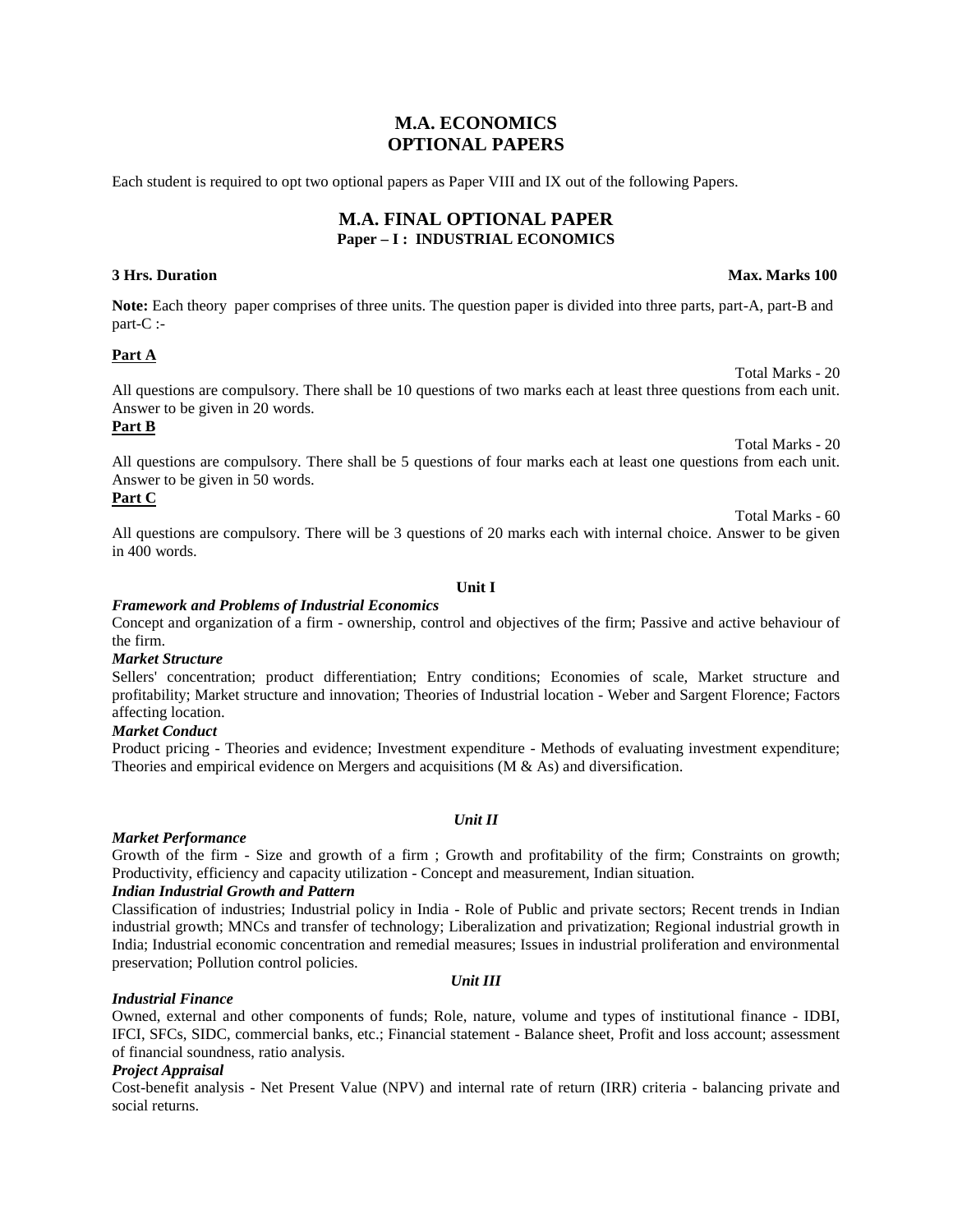#### *Industrial Labour*

Structure of industrial labour; Employment dimensions of Indian industry; Industrial legislation; Industrial relations; Exit policy and social security; Wages and problem of bonus - labour market reforms.

#### *Current Problems of Selected Industries*

Iron and Steel; Cotton textiles; Jute; Sugar; Coal; Cement and engineering goods; Development of small-scale and cottage industrial in India.

#### *BASIC READING LIST*

- Ahluwalia, I.J. (1985), Industrial Growth in India, Oxford University Press, New Delhi.
- Barthwal, R.R. (1985), Industrial Economics, Wiley Eastern ltd., New Delhi.
- Cherunilam, F. (1994), Industrial Economics : Indian Perspective (3rd Edition), Himalaya Publishing House, Mumbai.
- Desai, B. (1999), Industrial Economy in India (3rd Edition), Himalaya Publishing House, Mumbai.
- Kuchhal, S.C. (1980), Industrial Economy of India (5th Edition), Chaitanya Publishing House, Allahabad.
- Singh, A. and A.N. Sandhu (1988), Industrial Economics, Himalaya Publishing House, Bombay.

#### *ADDITIONAL READING LIST*

- Smith, D.M. (1971), Industrial Location : An Economic and geographic Analysis, John Wiley, New York.
- Sandesara, J.C. (1992), Industrial Policy and Planning 1947-1991 : Tendencies, Interpretations and Issues, Sage Publixations, India Pvt. Ltd., New Delhi.
- Gupta, L.C. (1969), The Changing Structure of Industrial Finance in India, Oxford University Press, New Delhi.

## **Paper-II : LABOUR ECONOMICS**

#### **3 Hrs. Duration Max. Marks 100**

**Note:** Each theory paper comprises of three units. The question paper is divided into three parts, part-A, part-B and part-C :-

#### **Part A**

All questions are compulsory. There shall be 10 questions of two marks each at least three questions from each unit. Answer to be given in 20 words.

#### **Part B**

All questions are compulsory. There shall be 5 questions of four marks each at least one questions from each unit. Answer to be given in 50 words.

## **Part C**

All questions are compulsory. There will be 3 questions of 20 marks each with internal choice. Answer to be given in 400 words.

#### *Labour markets*

Nature and characteristics of labour markets in developing countries like India; Paradigms of labour market analysis - Classical, neo-classical and dualistic economy; Demand for labour in relation to size and pattern of investment; Choice of technologies and labour policies; Supply of labour in relation to growth of labour force; Labour market policies; Mobility and productivity of labour; Rationalization; Methods of recruitment and placement; Employment service organization in India.

#### *Employment*

Employment and development relationship - Poverty and unemployment in developing countries; Unemployment - Concept, Types, and Measurement, particularly in India Impact of rationalization, technological change and modernization on employment in organized private industry, Public sector and employment in agricultural sector; Analysis of educated unemployment; Employment policy in Five Year Plans and its evaluation.

#### *Unit I*

Total Marks - 20

Total Marks - 20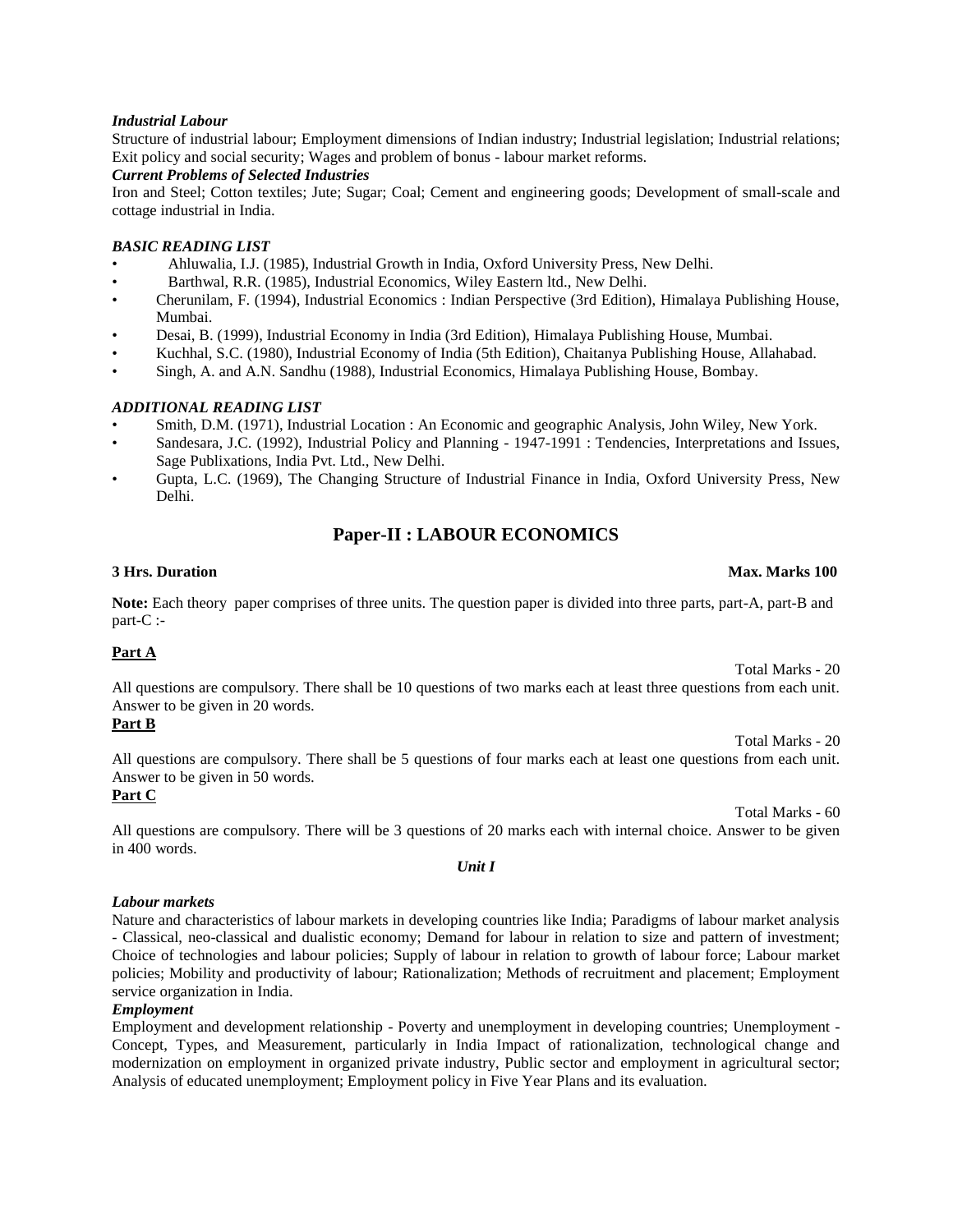#### *Unit II*

#### *Wage Determination*

Classical, neo-classical and bargaining theories of wage determination; Modern theory of wage determination, Concepts of minimum wage, living wage and fair wage in theory and practice; Discrimination in labour markets; Wage determination in various sectors - rural, urban, organized, unorganized and in informal sectors; Non-wage component of labour remuneration; Inflation-wage relationship at micro and macro levels; Productivity and wage relationship; Analysis of rigidity in labour markets; Asymmetric information and efficiency of labour markets in wage determination; National wage policy; Wages and Wage Boards in India.

#### *Unit III*

#### *Industrial Relations*

Theories of labour movement - Growth, pattern and structure of labour unions in India, Achievements of labour unions; Causes of industrial disputes and their settlement and prevention mechanism; Role of tripartism; Current trends in collective bargaining; Role of judicial activism; Labour legislation in India; Indian labour laws and practices in relation to international labour standards.

#### *State and Labour*

State and social security of labour - Concept of social security and its evolution; Social assistance and social insurance; Review and appraisal of states policies with respect to social security and labour welfare in India; Special problems of labour : Child labour, female labour, Discrmination and gender bias in treatment of labour; Receding state and its effect on working of labour markets; Labour market reforms - Exit policy, need for safety nets, measures imparting flesibility in labour markets; National Commission on Labour.

#### *BASIC READING LIST*

- McConnell, C.R. and S.L.Brue (1986), Contemporary Labour Economics, McGraw-Hill, New York.
- Papola, T.S., P.P. Ghosh and A.N. Sharma (Eds.) (1993), Labour, Employment and Industrial Relations in India, B.R. Publishing Corporation, New Delhi.
- Venkata Ratnam, C.S. (2001), Globalization and Labour-Management Relations : Dynamics of Change, Sage Publications/Response Books, New Delhi.

## **Paper – III : MATHEMATICAL ECONOMICS**

**Note:** Each theory paper comprises of three units. The question paper is divided into three parts, part-A, part-B and part-C :-

#### **Part A**

All questions are compulsory. There shall be 10 questions of two marks each at least three questions from each unit. Answer to be given in 20 words.

#### **Part B**

Total Marks - 20

All questions are compulsory. There shall be 5 questions of four marks each at least one questions from each unit. Answer to be given in 50 words.

## **Part C**

All questions are compulsory. There will be 3 questions of 20 marks each with internal choice. Answer to be given in 400 words.

*Unit I*

#### *Theory of Consumer Behavior*

Cardinal and ordinal utility; Ordinal utility maximization; Slutsky equation, compensated demand functions, income, substitution, and price effects; Concept of elasticities - generalizations to n variable case; Separable and additive utility functions; homogeneous and homothetic utility functions;

constant elasticity of substitution (CES) and transcendental logarithmic utility functions; indirect utility functions; duality theorem; consumer's surplus; Theory of revealed preference and index numbers; Linear expenditure systems;

#### **3 Hrs. Duration Max. Marks 100**

Total Marks - 20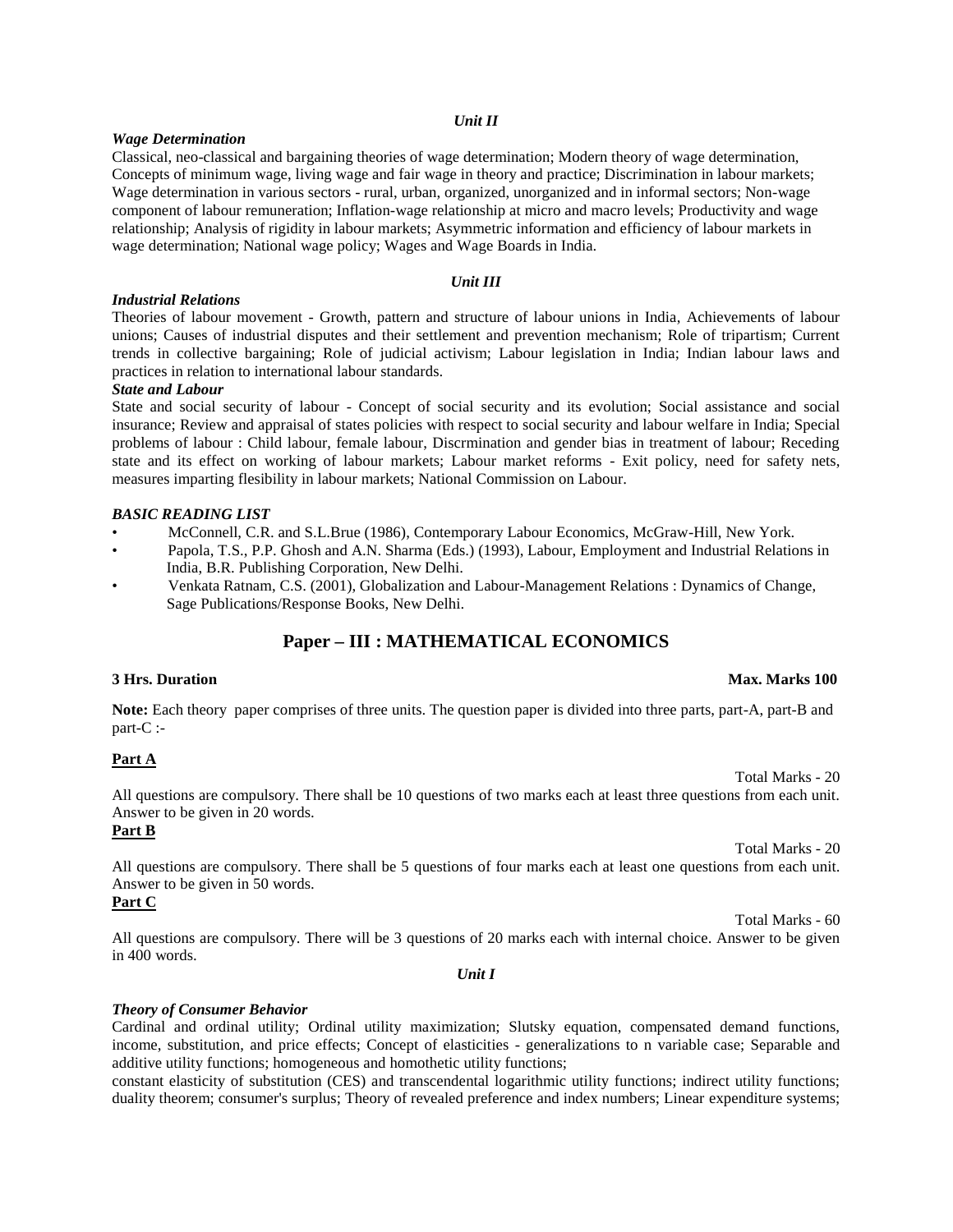Treatment of demand for durable goods; Empirical demand functions; Consumer behavior under risk and uncertainty.

#### *Theory of Production*

Production function - homogeneous and non-homogeneous; Properties of Cobb-Douglas production function; CES; VES production function; Simple derivation of short and long run cost functions; Modern approach to theory of costs; Cost function; Producer's equilibrium- laws of return and returns to scale; Constrained optimization of a producer; Generalization to n variable case; Input demand functions; Adding up theorem; Technical progress through production function; Analysis of joint profit maximization and multi-production possibility curve.

#### *Unit II*

#### *Price Determination in Various Markets*

Price determination in perfect competition, monopoly, monopolistic competition, duopoly, oligapoly and monopsony; Pricing of factors of production; Bilateral monopoly.

#### *Market Equilibrium*

Single market equilibrium - Marshallian and Walrasian equilibrium conditions; Lagged market equilibrium; Multi market equilibrium - General equilibrium systems of Walras and Debreu; Conditions of stability of equilibrium.

#### *Unit III*

#### *Determination of Income and Fluctuations in Income*

Classical and Keynes' macro system; Static and dynamic multiplier; Determinants of investment; Trade cycle model of Samuelson and Hicks, Goodwin, Kalecki and Philips; Stabilization policy; Lucas's model of Rational expectations and economic policy;

#### *Growth Models*

Harrod problem; Neoclassical model of growth; Solow and Meade growth models with technical progress; Optimal growth; and golden rule of accumulation; Tumpika theorem; Endogenous growth.

#### *Game Theory and Linear Programming and Input - output Analysis*

Concept of game - Two-person zero-sum game, Pay-off matrix, pure and mixed strategies, Maximin and minimax solutions, Saddle point solution; Non-constant sum game; Prisoner's dilemma; Linear programming - Primal and dual problem, Simplex method; Input-output analysis - Open and closed systems, Hawkins-Simon conditions; Leontief's dynamic system; Testing consistency of planning models.

#### *BASIC READING LIST*

- Allen, R.G.D. (1976), Mathematical Economics MacMillan, London.
- Arrow, K.J. and M. Intrilligator (Eds.) (1982), Handbook of Mathematical Economics, Volumes I, II, and III, North Holland, Amsterdam.
- Henderson, J.M. and R.E. Quandt (1980), Micro-economic Theory : A Mathematical Approach, MaGraw Hill, New Delhi.

#### *ADDITIONAL READING LIST*

- Chung, J.W. (1993), Utility and Production : Theyr and Applications, Basil Blackwell, London.
- Ferguson, C.E. (1976), Neo-classical Theory of Production and Distribution.
- Allen, R.G.D. (1974), Mathematical Analysis for Economists, MacMillan Press and ELBS, London.
- Chiang, A.C. (1986), Fundamental Methods of Mathematical Economics, McGraw Hill, New York.
- Abel, A., B.S.Bemanke and B. Monabb (1998), Macroeconomics. Addison Wesley, Massachusetts.
- Barro, R.J. and H. Grossman (1976), Money Employment and Inflation, Oxford University Press, Oxford.
- Jha, R. (1991), Contemporary Macro-economic Theory and Policy, Wiley Eastern Ltd., New Delhi.
- Jones, H.G. (1976), An Introduction to the Modern Theory of Economic Growth, McGraw Hill Kogakusha, Tokyo.
- Mankiw, N.G. and D.Romer (Eds.) (1991), New Keynesian Economics (2 Vols.) MIT Press, Cambridge, Mass.
- Hadley, G. (1962), Linear Programming, Addison Wesley Publishing Co., Massachusetts.
- Hiller, F.S. and G.J. Lieberman (1985), Operations Research, C.B.S., New Delhi.
- Kothari, C.R. (1992), An Introduction to Operations Research, Vikas Publishing House, New Delhi.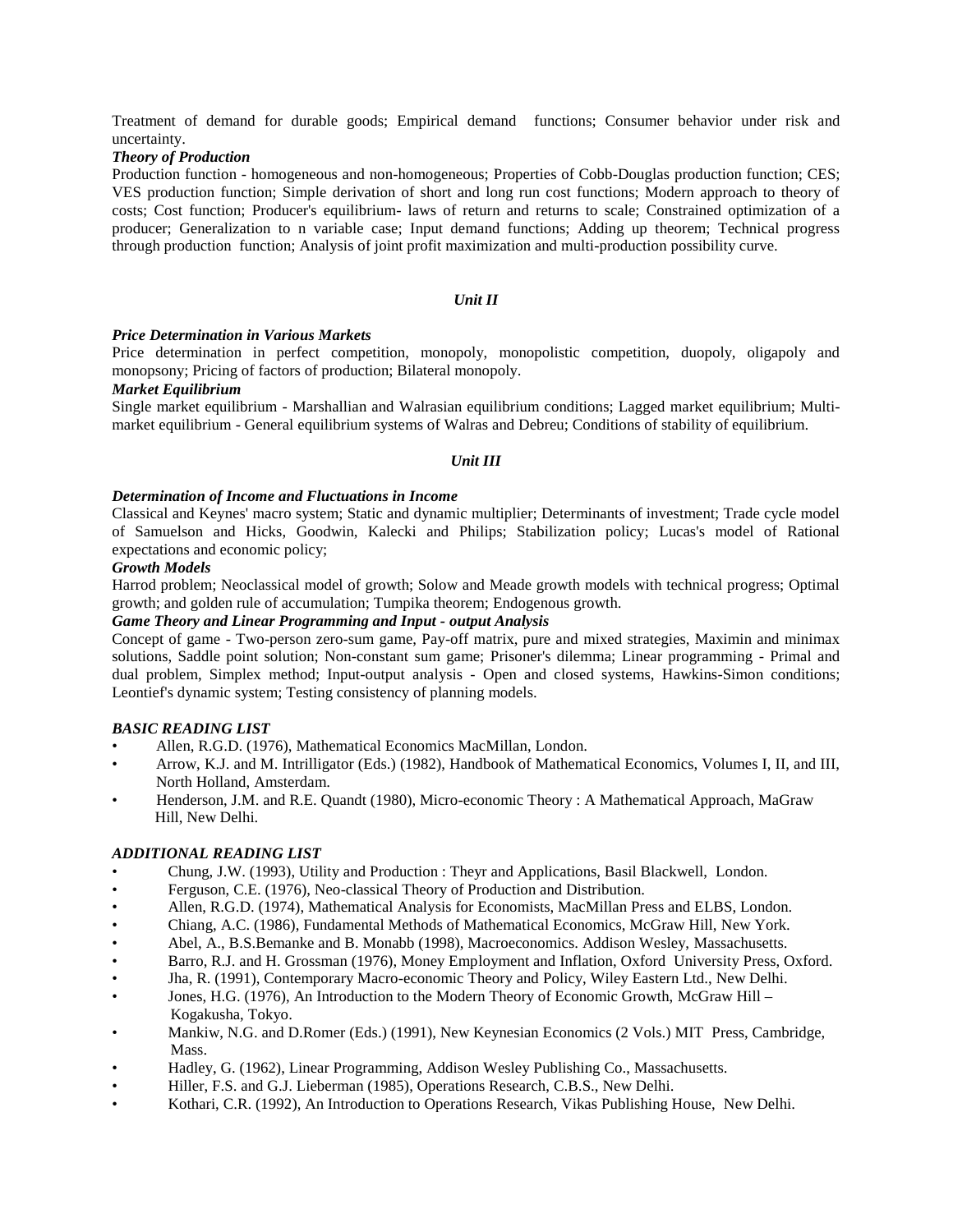- Kuhn, Harold W. (Ed.)(1997), Classics in Game Theory, Princeton, University Press, Princeton.
- Mustafi, C.K. (1992), Operations Research : Methods and Practice, Wiley Eastern, New Delhi.
- Nash, J.F. (1996), Essays on Game Theory, Cheltenham, U.K.

## **Paper – IV : ECONOMETRICS**

**Note:** Each theory paper comprises of three units. The question paper is divided into three parts, part-A, part-B and part-C :-

#### **Part A**

All questions are compulsory. There shall be 10 questions of two marks each at least three questions from each unit. Answer to be given in 20 words.

#### **Part B**

Total Marks - 20 All questions are compulsory. There shall be 5 questions of four marks each at least one questions from each unit. Answer to be given in 50 words.

#### **Part C**

All questions are compulsory. There will be 3 questions of 20 marks each with internal choice. Answer to be given in 400 words.

#### **Unit I**

#### *Basic Econometrics*

Nature, meaning and scope of econometrics; Simple and general linear regression model - Assumptions, Estimation (through OLS approach) and properties of estimators; Gauss-Markov theorem; Concepts and derivation of R2 and adjusted R2; Concept and analysis of variance approach and its application in regression analysis; Estimation of non-linear equations - parabolic, exponential, geometric, hyperbolic, modified exponential; Gomertz and logistic functions.

#### *Problems in Regression Analysis*

Nature, test, consequences and remedial steps of problems of hetersocedasticity; multicollinearity and auto correlation; Problems of specification error; Errors of measurement.

#### *Regressions with Qualitative Independent Variables*

Dummy variable technique - Testing structural stability of regression models comparing to regressions, interaction effects, seasonal analysis, piecewise linear regression, use of dummy variables, regression with dummy dependent variables; The LPM, Logit, Probit and Tobit models - Applications.

#### *Unit II*

#### *Dynamic Econometric Model*

Autoregressive and distributed lag models - Koyak model, Partial adjustment model, adaptive expectations; Instrumental variables; Problem of auto-correlation - Application; Almon approach to distributed-lag models; Error correlation mechanism, Causality test, Granger test and Sim's test.

#### *Unit III*

#### *Simultaneous Equation Models*

Introduction and examples : The simultaneous equation bias and inconsistency of OLS estimators; The identification problem; Rules of identification - order and rank conditions; Methods of estimating simultaneous equation system; Recursive methods and OLS; Indirect least squares (ILS); 2SLS, 3SLS and ML methods - Applications. *Time Series Analysis*

#### **3 Hrs. Duration Max. Marks 100**

Total Marks - 20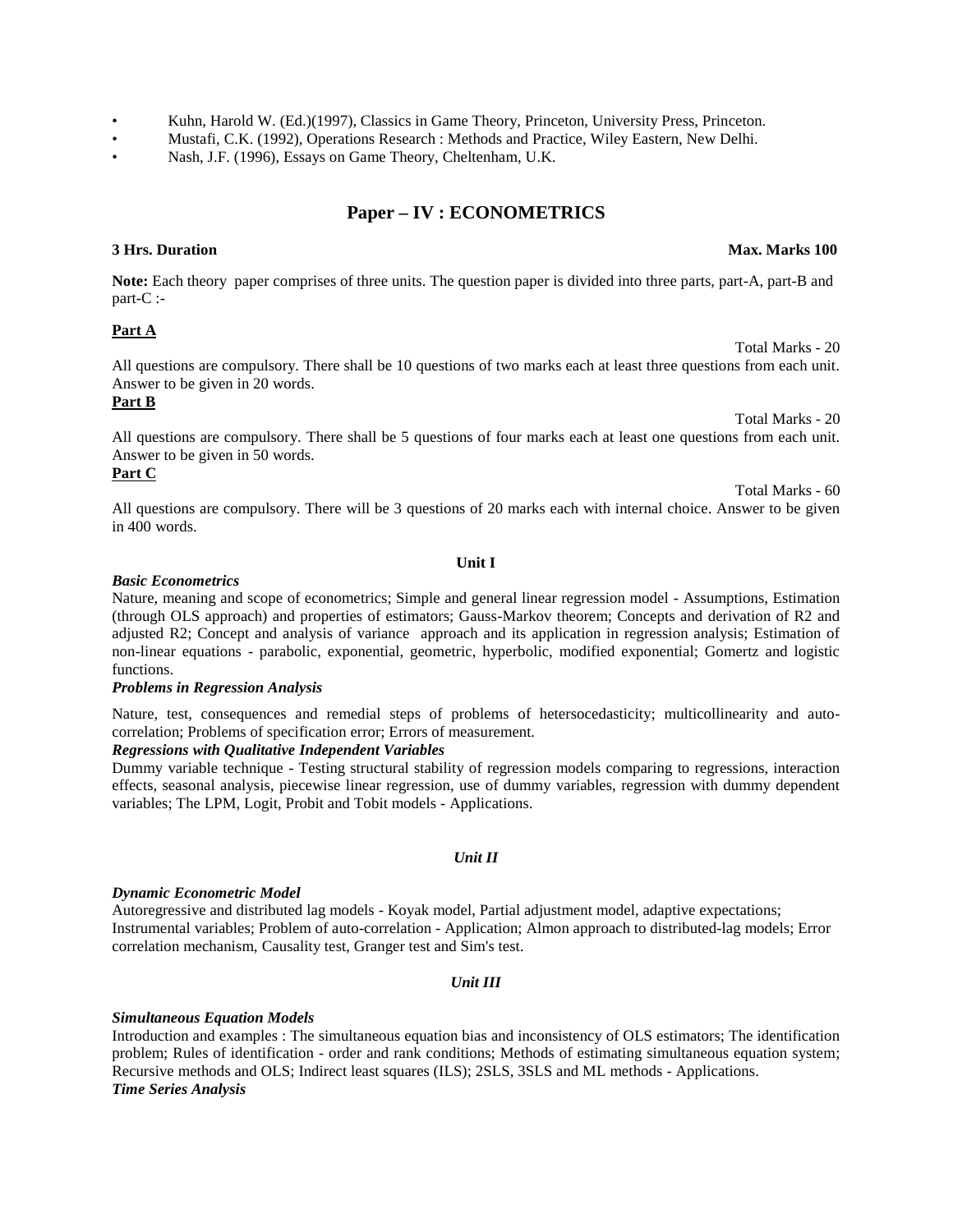Stationarity, unit roots, co-integration-spurious regression, Dickey-Fuller test, Engle-Granger test, Random walk model, Forecasting with ARIMA modelling; Box-Jenkins methodology; Vector autoregression; Problems with VAR modelling - Applications; Time varying parameters and Kalman filter.

#### *Panel Data Techniques*

Panel data techniques - Random coefficients model; Fix effects model; Random effect model.

#### *Multivariate Analysis*

Multivariate probability distribution, marginal and conditional probability distribution,

multivariate normal distribution and its properties; Hotelling T-scale; Discriminant analysis.

#### *Basic Reading List*

- Amemiya, T. (1985), Advanced Econometrics, Harvard University Press, Cambridge, Mass.
- Baltagi, B.H. (1998), Econometrics, Springer, New York.
- Goldberger, A.S. (1998), Introductory Econometrics, Harvard University Press, Cambridge, Mass.
- Gujarati, D.N. (1995), Basic Econometrics (2nd Edition), McGraw Hill, New Delhi.
- Hill R.C., E.G. William and G.G. Judge (1997), Undergraduate Econometrics, Wiley, New York.
- Kennedy, P. (1998), A Guide to Econometrics (4th Edition), MIT Press, New York.
- Kmenta, J. (1997), Elements of Econometrics (Reprint Edition), University of Michigan Press, New York.
- Koutsoyiannis, A. (1977), Theory of Econometrics (2nd ed.), The Macmillan Press Ltd., London.
- Krishna, K.L. (Ed.) (1997), Econometric Applications in India. Oxford University Press, New Delhi.
- Maddala, G.S. (Ed.) (1993), Econometrics Methods and Application (2 Vols.), Aldershot, U.K.
- Theil, H. (1981), Introduction to Econometrics, Prentice Hall of India, New Delhi.
- Intrilligator, M.D. (1978), Econometric Methods, Techniques and Applications, Princetice Hall, Englewood Cliffs, New Jersey.
- Johnston, J. (1991), Econometric Methods, McGraw Hill Book Co., London.

#### *ADDITIONAL READING LIST*

- Croxton, F.E., D.J. Cowden and S. Klein (1973), Applied General Statistics, Prentice Hall, New Delhi.
- Chow, G.C. (1983), Econometrics, McGraw Hill, New York.
- Pindyck, R.S. and D.L. Rubinfield (1976), Econometric Models and Economic Forecasts, McGraw Hill Kogakusha, Tokyo.
- Chow, G.C. (1983), Econometrics, McGraw Hill, New York.
- Franses, P.H. (1998), Time Series Models for Business and Economic Forecasting, Cambridge University Press, New York.
- Hansen, P.R. and S.Johanson, (1998), Workbook on Cointegration, Oxford University Press, New York.
- Hanvey, A.C. (1981), Econometric Analysis of Time Series, Phillip Allen, London.
- Pindyck, R.S. and D.L. Rubinfield (1976), Econometric Models and Economic Forecasts, McGraw Hill- Kogakusha, Tokyo.
- Dhrymes, P.J. (1970), Econometrics Statistical Foundations and Applications, Harper and Row Publishers, New York.
- Draper, N.R. and H. Smith (1966), Applied Regression Analysis, John Wiley, New York.
- Harvey, A.C. (1981), Econometric Analysis of Time Series, Phillip Allen, London.

## **Paper – V : AGRICULTURAL ECONOMICS**

#### **3 Hrs. Duration Max. Marks 100**

**Note:** Each theory paper comprises of three units. The question paper is divided into three parts, part-A, part-B and part-C :-

#### **Part A**

Total Marks - 20

All questions are compulsory. There shall be 10 questions of two marks each at least three questions from each unit. Answer to be given in 20 words.

#### **Part B**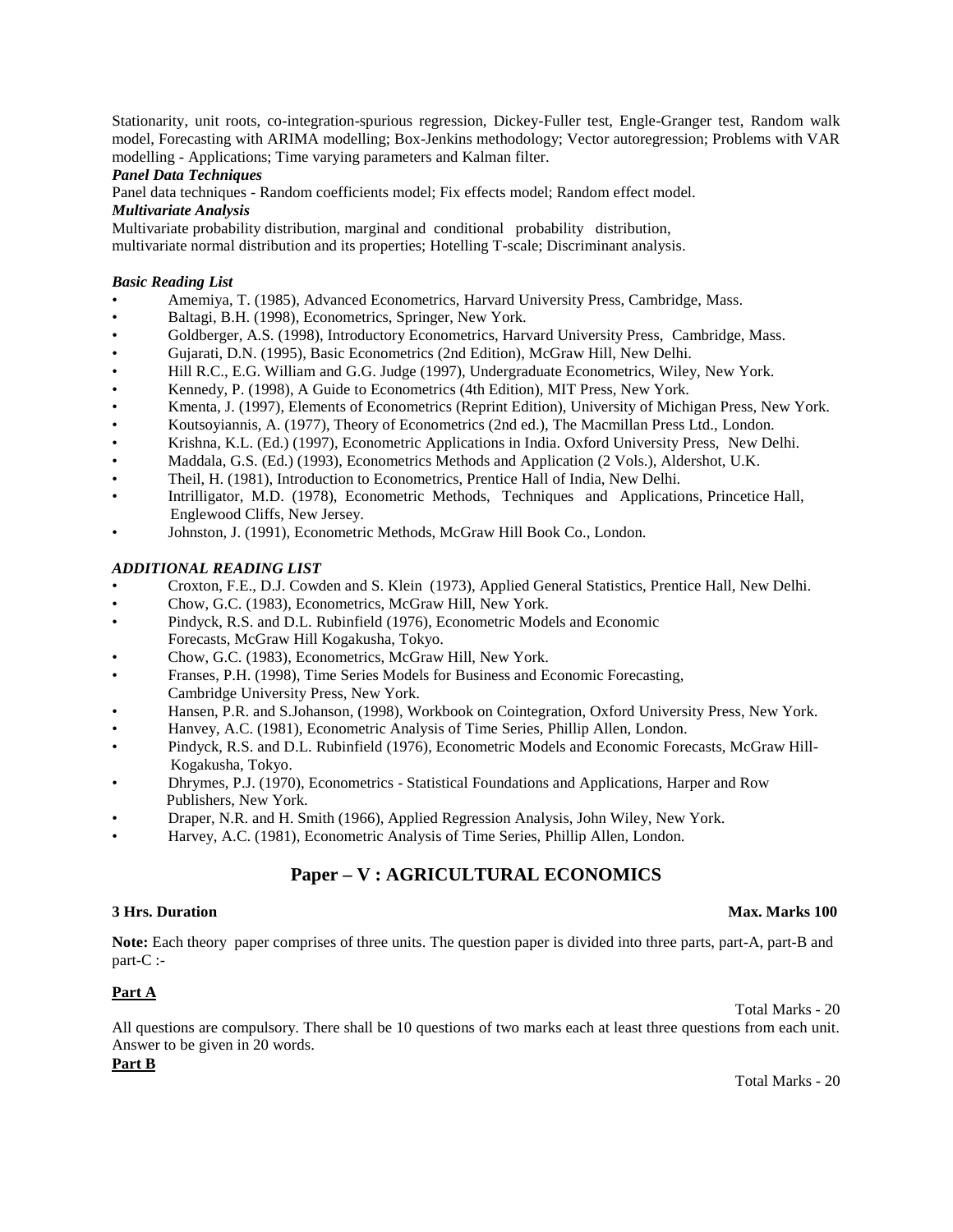All questions are compulsory. There shall be 5 questions of four marks each at least one questions from each unit. Answer to be given in 50 words.

#### **Part C**

All questions are compulsory. There will be 3 questions of 20 marks each with internal choice. Answer to be given in 400 words.

Total Marks - 60

*Unit I*

#### *Agriculture and Economic Development*

Nature and scope of agricultural and rural economics; Traditional agriculture and its modernization; Role of agriculture in economic development; Interdependence between agriculture and industry - some empirical evidence; Models of interaction between agriculture and the rest of the economy; Agricultural development, poverty and environment.

#### *Diversification of Rural Economic Activities*

Livestock economics - Livestock resources and their productivity; Problems of marketing; White revolution; Fishery and poultry development; Forestry, horticulture and floriculture; Issues and problems in rural industrilization and development of agro-based industries.

#### *Economics of Rural Infrastructure*

Use of land, water and energy, Rural transport, communication, banking, extension services, role, modes and problems of rural electrification; Rural social infrastructure, - education and health and information dissemination.

## *Agricultural Production and Productivity*

Agricultural production - Resource use and efficiency; Production function analyses in agriculture; Factor combination and resource substitution; Cost and supply curves; Size of farm and laws of returns - Theoretical and empirical findings; Farm budgeting and cost concepts; Supply response of individual crops and aggregate supply. Resource use efficiency in traditional agriculture; Technical change, labour absorption and gender issues in agricultural services.

#### *Unit II*

#### *Land Reforms and Land Policy*

Principles of land utilization; Land distribution - Structure and trends; Land values and rent; Land tenures and farming systems - Peasant, capitalist, collective and state farming; Tenancy and crop sharing - Forms, incidence and effects; Land reform measures and performance; Women and land reforms; Problems of marginal and small farmers. *Rural Labour Market*

Rural labour supply; Interlocking of factor markets; Mobility of labour and segmentation in labour markets;

marginalisation of rural labour; Nature, extent and trends in rural unemployment; Agricultural wages in India; Malefemale wage differences; Non-agricultural rural employment - Trends and determinants.

#### *Rural Finance*

Role of capital and rural credit; Organized and unorganized capital market; Rural savings and capital formation; Characteristics and sources of rural credit - Institutional and non-institutional; Reorganization of rural credit cooperatives, commercial banks, regional rural banks; Role of NABARD.

#### *Cooperation in India*

Cooperative movement; Genesis and growth of cooperative sector; Agricultural cooperation in India; Problems and prospects of cooperative institutions.

#### *Agricultural Prices*

Marketing and state policy; Agricultural markets and marketing efficiency - Marketing functions and costs; Market structure and imperfections; Regulated markets; Marketed and marketable surplus; Behaviour of agricultural prices - Cobweb model; Price and income stability; State policy with respect to agricultural marketing Warehousing; Prices; Need for state intervention; Objectives of agricultural price policy - Instruments and evaluation; Food security in India and public distribution system.

#### *Agricultural Growth in India*

Recent trends in agricultural growth in India; Inter-regional variations in growth of output and productivity; Cropping pattern shifts; Supply of inputs - Irrigation, power, seed and fertilizers; Pricing of inputs and role of subsidies; Distribution of gains from technological change; role of Public investment and capital formation in Indian agriculture; Strategy of agricultural development and technological progress; Sustainable agriculture indigenous practices; Bio-technological practices and growth potential.

*Agriculture and External Sector*

#### *Unit III*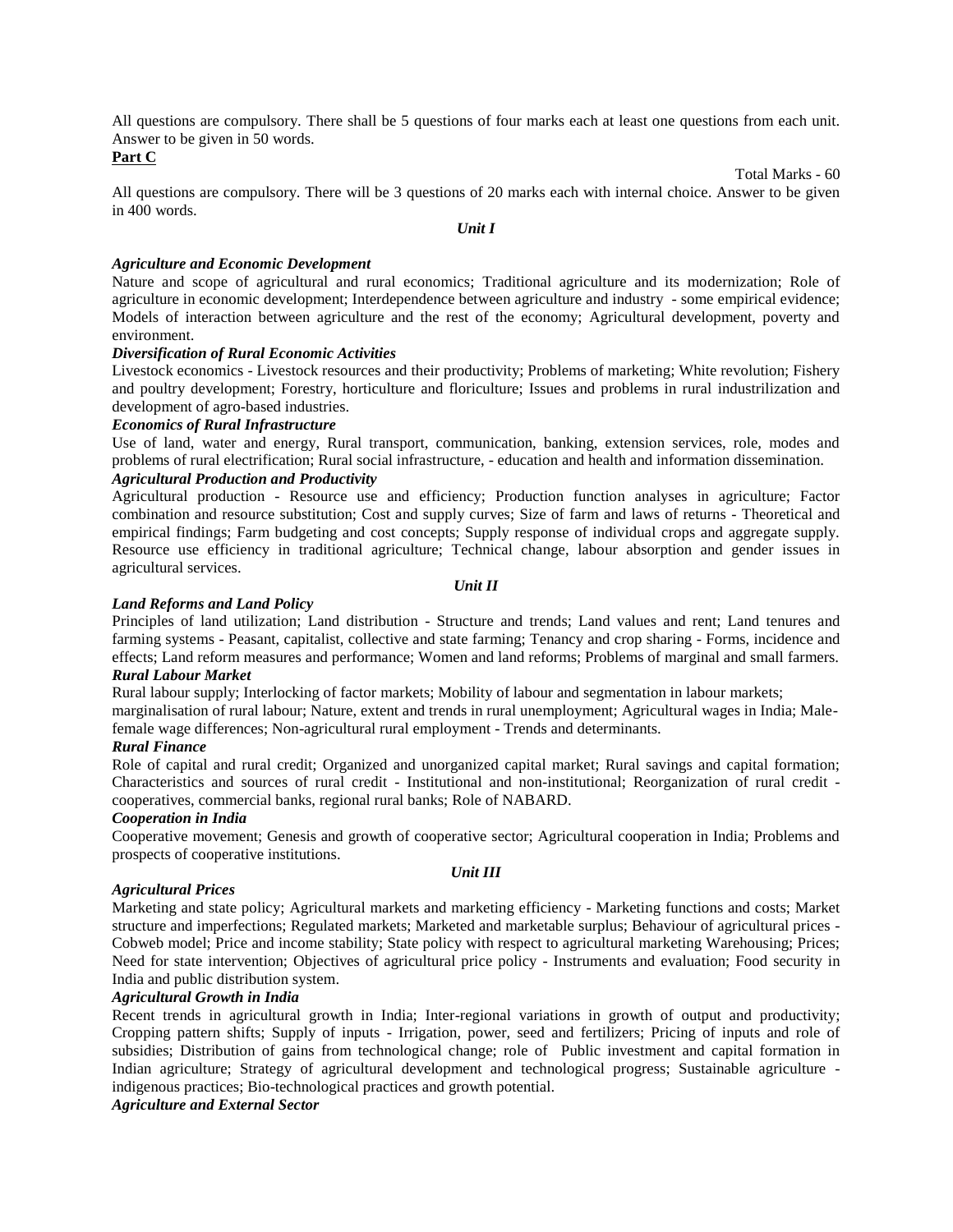International trade in agricultural commodities; Commodity agreements - Role of World Trade Organization; Issues in liberalization of domestic and international trade in agriculture - Nature and features of agri-business; Role of MNCs; Globalization of Indian economy and problems and prospects of Indian agriculture; Impact of World Trade Organization on Indian agriculture.

#### *BASIC READING LIST*

- Bhaduri, A. (1984) The Economic Structure of Backward Agriculture, Macmillan, Delhi.
- Bilgrami, S.A.R. (1996), Agricultural Economics, Himalaya Publishing House, Delhi.
- Dantwala, M.L. et. al. (1991), Indian Agricultural Development Since Independence, Oxford & IBH, New Delhi.
- Government of India (1976), Report of the National Commission on Agriculture, New Delhi.
- Government of India, Economic Survey (Annual), New Delhi.
- Gulati, A. and T. Kelly (1999), Trade Liberalisation and Indian Agriiculture, Oxford University Press, New Delhi.
- Joshi, P.C. (1975), Land Reforms in India : Trends and Prospects. Allied Publishers, Bombay.
- Kahlon, A.S. and Tyagi D.S. (1983), Agriculture Price Policy in India, Allied Publishers, New Delhi.
- Rao, C.H. Hanumantha (1975), Agricultural Growth, Rural Poverty and Environmental Degradation in India. Oxford University Press, New Delhi.
- Reserve Bank of India, Report on Currency and Finance (Annual), Mumbai.
- Rudra, A. (1982), Indian Agricultural Economics : Myths and Reality, Allied Publishers, New Delhi.
- Saini, G.R. (1979), Farm Size, Resource Use Efficiency and Income Distribution, Allied Publishers, New Delhi.
- Bardhan, P. (1984), Land, Labour and Rural Poverty, Oxford University Press, New Delhi.
- Chadha, G.K. and A.N. Sharma (1997), Growth Employment and Poverty : Change and Continuity in Rural India, Vikas Publishing, New Delhi.
- Ghatak S. and K. Ingerscent (1984), Agriculture and Economic Development, Select books, New Delhi.
- Government of India, Five Year Plans, New Delhi.
- Meier, G.M. (1995), Leading Issues in Economic Development, Oxford University Press, New Delhi.
- Raj, K.N. et. al. (1988), Essays in the Commercialization of Indian Agriculture, Oxford University Press, New Delhi.
- Papola, T.S. (1982), Rural Industrialisation in India, Himalaya Publishing House, Bombay.
- Soni, R.N. (1995), Leading Issues in Agricultural Economics, Arihant Press, Jalandhar.
- Wanmali S. and C. Ramaswamy (Eds.) (1995), Developing Rural Infrastructure,
- MacMillan, New Delhi.
- Brahmananda, P.R. and V.R. Panchumukhi (Eds.) (1987), The Development Process of the Indian Economy, Himalaya Publishing House, Bombay.
- Raj. K.N. et. al. (1988), Essays in the Commercialisation of Indian Agriculture, Oxford University Press, New Delhi.
- Soni, R.N. (1995), Leading Issues in Agricultural Economics, Arihant Press, Jalandhar.
- Appu, P.S. (1996), Land Reforms in India, Vikas, New Delhi.
- Bandhan, P. (1984), Land, Labour and Rural Poverty, Oxford University Press, New Delhi.
- Brahmananda, P.R., B.K. Narayan and A. Kalappa (Ed.) (1987), Dimensions of Rural Development in India, Himalaya Publishing House, New Delhi.

## **Paper-VI : FINANCIAL INSTITUTIONS AND MARKETS**

#### **3 Hrs. Duration Max. Marks 100**

**Note:** Each theory paper comprises of three units. The question paper is divided into three parts, part-A, part-B and part-C :-

#### **Part A**

Total Marks - 20

All questions are compulsory. There shall be 10 questions of two marks each at least three questions from each unit. Answer to be given in 20 words.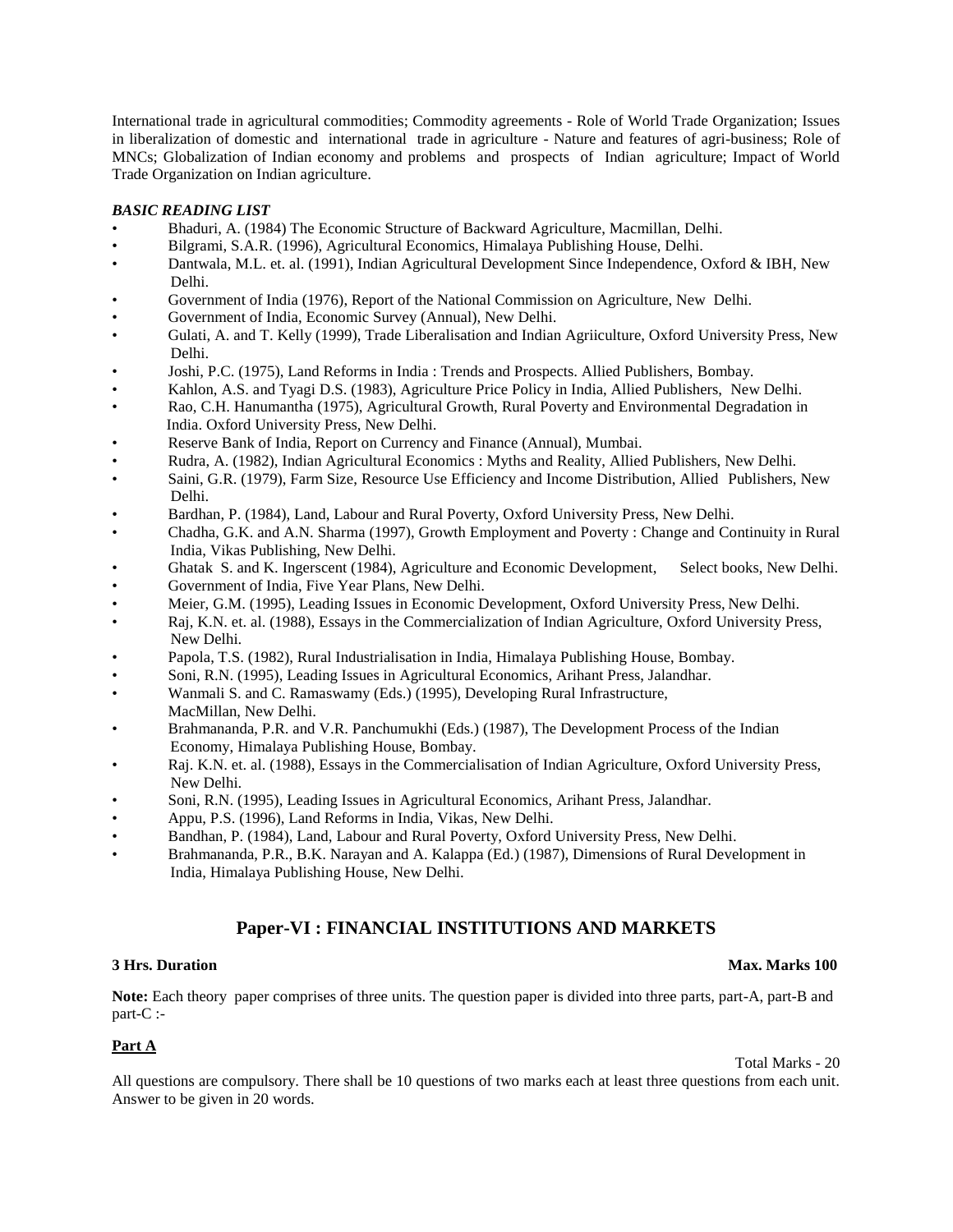#### **Part B**

All questions are compulsory. There shall be 5 questions of four marks each at least one questions from each unit. Answer to be given in 50 words.

#### **Part C**

All questions are compulsory. There will be 3 questions of 20 marks each with internal choice. Answer to be given in 400 words.

#### *Unit I*

#### *Nature and Role of Financial System*

Money and finance :- Financial intermediation and financial intermediaries - The structure of the financial system - Functions of the financial sector - Indicators of financial development - Financial System and Economic Development.

#### *Structure of Interest Rates*

Theories of interest rate determination - Level of interest rates - Long period and short period rates - Term Structure of Interest rates - Spread between lending and deposit rates - Administered interest rates - Appropriate interest rate policy.

#### *Unit II*

#### *The Central Bank, Commercial Banks and Monetary Policy*

Credit creation and its control; Profitability and efficiency of banks; Development banks - role and functions; Investment banking and merchant banking: Financial sector reforms in India.

Functions of Central Bank - and Instruments of monetary policy - Effectiveness of monetary policy .

#### *Non-bank Financial Intermediaries*

Definition and types of non-bank financial institutions: Their growth and impact on India's economic development, Measures taken to control their operations.

#### *Financial Markets*

Role and structure of money market and capital market - (Call money market. Treasury bill market, Commercial bill market including commercial paper and certificate of deposits, Discount market) - Government securities market - Markets for derivatives: - Primary and secondary market for securities; SEBI: its impact on the working of capital market in India.

#### *International Financial Markets*

Nature, organization and participants - Exchange rates - devaluation, and depreciation - Working of floating exchange rates since 1973 Rise and fall of Brettonwood Institutions - Reforms in International monetary system for developing countries - World Bank - Working of IDA and IFC. The Theory of optimum currency areas - Growth of Regional financial institutions. Asian Development bank and its lending activities. Euro-dollar and Euro-Currency markets.

#### *BASIC READING LIST*

- Bhole, L.M. (1999), Finncial Institutions and Markets, Tata McGraw Hill Company Ltd., New Delhi.
- Bhole, L.M. 92000), Indian Financial System, Chugh Publications, Allahabad.
- Edminister, R.O. (1986), Financial Institutions, Markets and Management, McGraw Hill, New York.
- Goldsmith, R.W. (1969), Financial Structure and Development, Yale, London.
- Hanson, J.A. and S. Kathuria (Eds.) (1999), India : A Financial Sector for the Twenty-first Century, Oxford University Press, New Delhi.
- Harker, P.T. and S.A. Zenios (2000) (Ed.), Performance of Financial Institutions, Cambridge University Press, Cambridge.
- Johnson, H.J. (1993), Financial Institutions and Markets, McGraw Hill, New York.
- Khan, M.Y. (1996), Indian Financial System, Tata McGraw Hill, New Delhi.
- Machiraju, M.R. (1999), Indian Financial Systems, Vikas Publishing House, New Delhi.
- Ohlson, J.A. (1987), The Theory of Financial Markets and Institution, North Holland, Amsterdam.
- Prasad, K.N. (2001), Development of India's Financial System, Sarup & Sons, New Delhi.

Total Marks - 20

Total Marks - 60

*Unit III*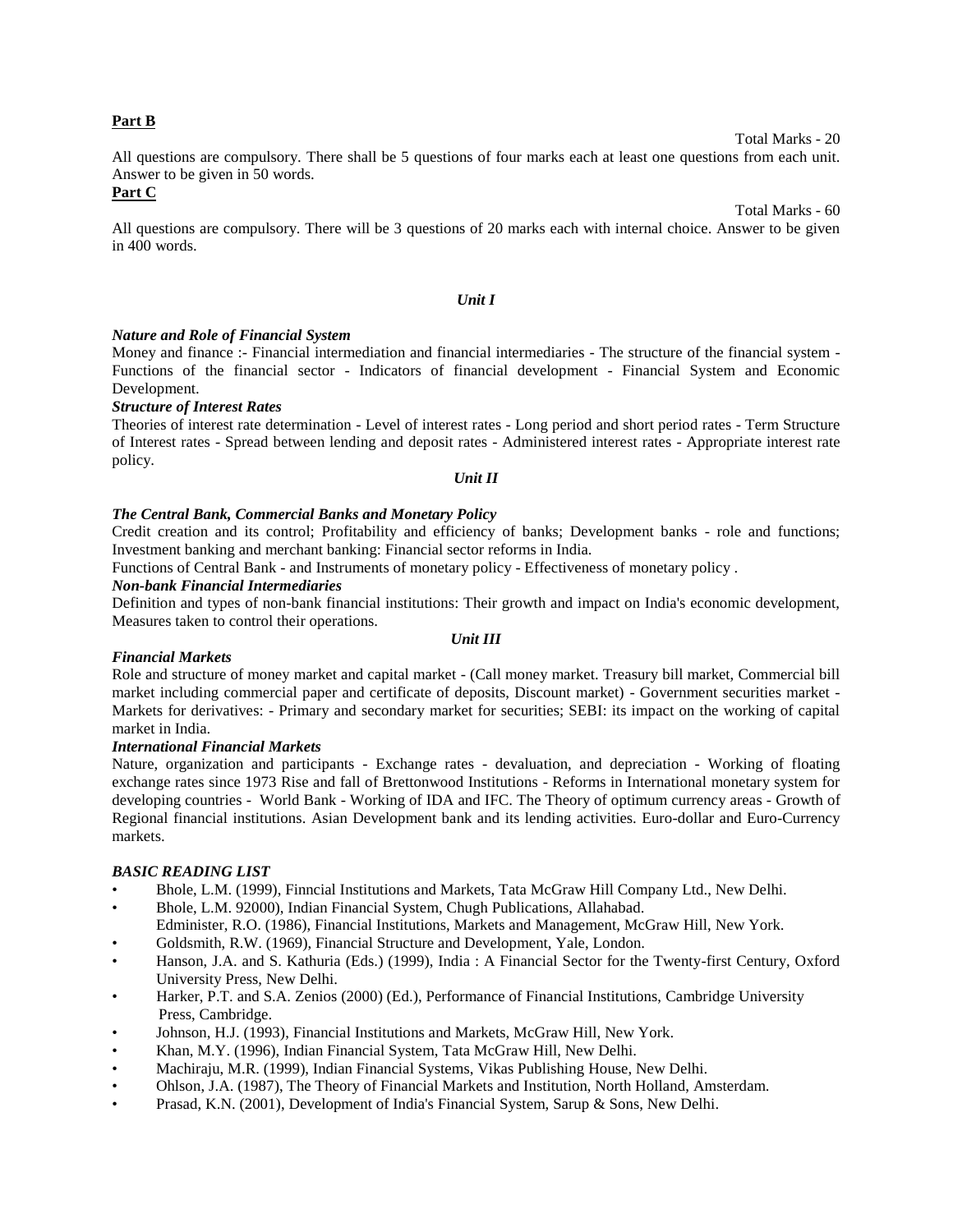- Robinson, R.I. and D. Wrightman (1981), Financial Markets, McGraw Hill, London.
- Smith, P.F. (1978), Money and Financial Intermediation: The Theory and Structure of Financial System, Prentice Hall, Englewood-Cliffs, New Jersey.

#### *ADDITIONAL READING LIST*

- Fenstermarker, J.V. (1969), Reading in Financial Markets and Institutions, Appleton, New York.
- Sayers, R.S. (1967), Modern Banking, Oxford Press, New Delhi.
- Fisher, G.E. and R.J. Jordon (1992), Security Analysis and Portfolio Management, Eastern Economy Edition, New Delhi.
- Goss, B.A. and B.S. Yamey (1978), The Economics of Futures Trading, Macmillan, London.
- Weller P. (1992), The Theory of Future Markets, Blackwell, Oxford.
- Gupta, L.C. (Ed.) (1999), India's Financial Markets and Institutions, Society for Capital Research and Development, Delhi.
- R.B.I. (1995), Report of the Working Group in Foreign Exchange Market in India. (Sodhani Group), Mumbai.
- Redseth, A. (2000), Open Economy macroeconomics, Cambridge University Press, Cambridge.

# **Paper VII : History of Economic Thought and Indian Economic Thinkers**<br>3 Hrs. Duration Max. N

**Note:** Each theory paper comprises of three units. The question paper is divided into three parts, part-A, part-B and part-C :-

#### **Part A**

Total Marks - 20

Total Marks - 60

**Max. Marks 100** 

All questions are compulsory. There shall be 10 questions of two marks each at least three questions from each unit. Answer to be given in 20 words.

### **Part B**

Total Marks - 20 All questions are compulsory. There shall be 5 questions of four marks each at least one questions from each unit. Answer to be given in 50 words.

#### **Part C**

All questions are compulsory. There will be 3 questions of 20 marks each with internal choice. Answer to be given in 400 words.

#### *Unit I*

Mercantalism, Physiocrates - Quesnay's Teblleau Economique. Classical school. Adam Smith :The invisible hand doctrine, Wealth of Nation, Laissez faire, labour profits and wages, modern revival of Adam Smith - Critiques of Adam Smith. Malthus theory of population and theory of under comsumption. Ricardo - Principles of political economy and taxation - distribution theory - differential rents. Differences with Say on Determination of value, modern revival and interpretations by Sraffa. Critics of the classical school-Sismondi, List and the Nationalist school. Restatement of the classical positions, Senior and the four postulates. J.S. Mill. Evolution of socialist thought - Utopian. Socialism, Saint Simon Owen Blance. Fourier, Proudhon. Scientific Socialist.

#### *Unit II*

Karl Marx and critiques of Marx, modern revival of Marx in Economics. The German Historical School and the development of Marginalism. The Neo-classical school Marshall. Twentieth century economic thought - main features only the rise of Keynesianism, the rise of Mathematical Economics, dynamics and Economitric. Critical valuation of the Development of Economic Thought.

#### *Unit III*

Economic ideas of ancient - Indian thinkers - Manu, Shukra and Kautilya. Swami Dayanand Saraswati, Dada Bhai Naroji, Mahadev Govind Ranade and Gopal Krishna Gokhle. Economic Thinking of R.C. Dutt, Mahatma Gandhi, B.R. Ambedkar, Jawahar Lal Nehru and Deen Dayal Upadhyaya. Major Economic research work of V.K.R.V. Rao, J.K.Mehta, Raj Krishna, Amartya Sen and P.R. Brahmanand.